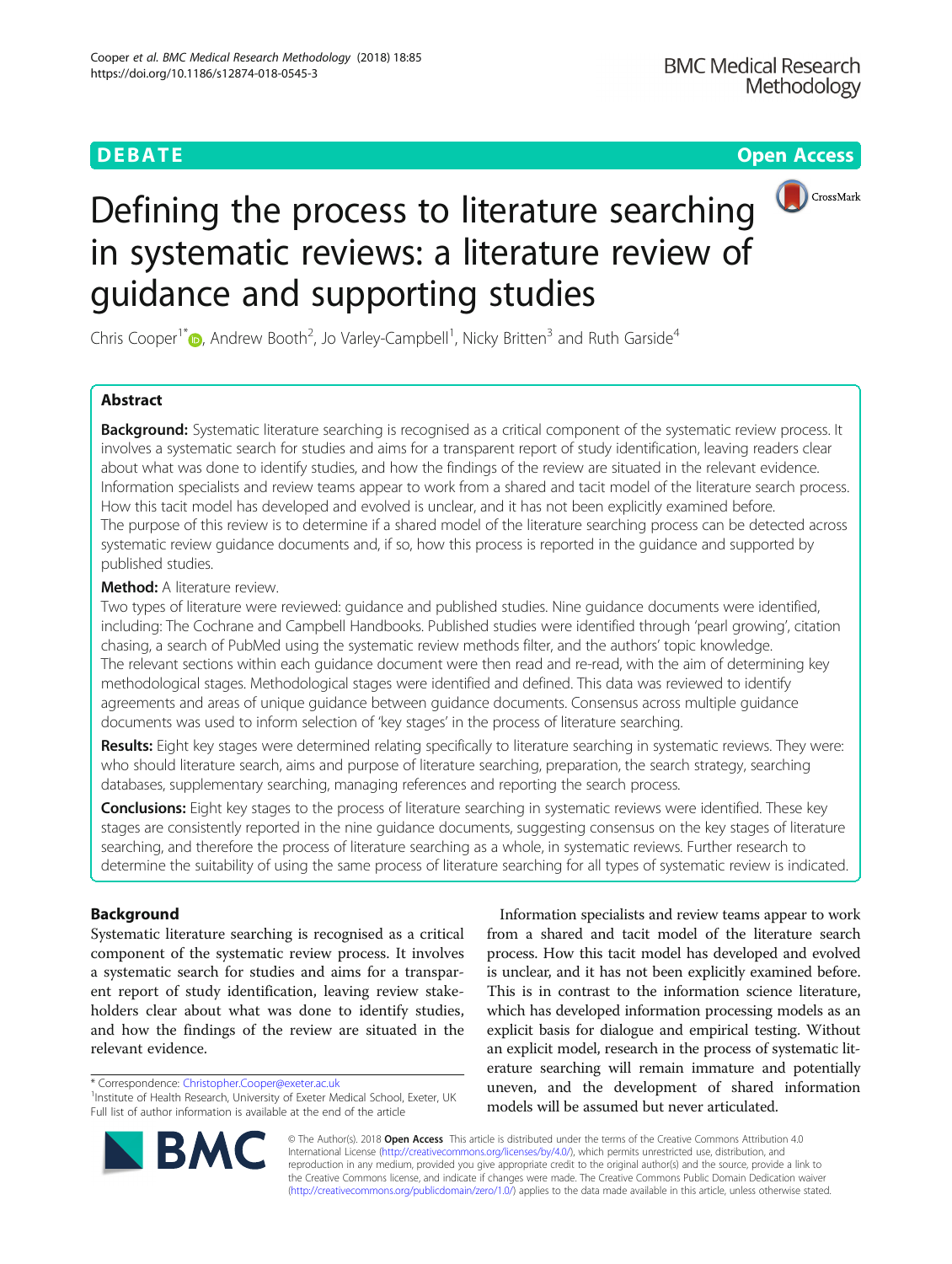<span id="page-1-0"></span>One way of developing such a conceptual model is by formally examining the implicit "programme theory" as embodied in key methodological texts. The aim of this review is therefore to determine if a shared model of the literature searching process in systematic reviews can be detected across guidance documents and, if so, how this process is reported and supported.

# **Methods**

# Identifying guidance

Key texts (henceforth referred to as "guidance") were identified based upon their accessibility to, and prominence within, United Kingdom systematic reviewing practice. The United Kingdom occupies a prominent position in the science of health information retrieval, as quantified by such objective measures as the authorship of papers, the number of Cochrane groups based in the UK, membership and leadership of groups such as the Cochrane Information Retrieval Methods Group, the HTA-I Information Specialists' Group and historic association with such centres as the UK Cochrane Centre, the NHS Centre for Reviews and Dissemination, the Centre for Evidence Based Medicine and the National Institute for Clinical Excellence (NICE). Coupled with the linguistic dominance of English within medical and health science and the science of systematic reviews more generally, this offers a justification for a purposive sample that favours UK, European and Australian guidance documents.

Nine guidance documents were identified. These documents provide guidance for different types of reviews, namely: reviews of interventions, reviews of health technologies, reviews of qualitative research studies, reviews of social science topics, and reviews to inform guidance.

Whilst these guidance documents occasionally offer additional guidance on other types of systematic reviews, we have focused on the core and stated aims of these documents as they relate to literature searching. Table [1](#page-2-0) sets out: the guidance document, the version audited, their core stated focus, and a bibliographical pointer to the main guidance relating to literature searching.

Once a list of key guidance documents was determined, it was checked by six senior information professionals based in the UK for relevance to current literature searching in systematic reviews.

# Identifying supporting studies

In addition to identifying guidance, the authors sought to populate an evidence base of supporting studies (henceforth referred to as "studies") that contribute to existing search practice. Studies were first identified by the authors from their knowledge on this topic area and, subsequently, through systematic citation chasing key studies ('pearls' [[1\]](#page-10-0)) located within each key stage of the search process. These studies are identified in Additional file [1](#page-10-0): Appendix

Table 1. Citation chasing was conducted by analysing the bibliography of references for each study (backwards citation chasing) and through Google Scholar (forward citation chasing). A search of PubMed using the systematic review methods filter was undertaken in August 2017 (see Additional file [1](#page-10-0)). The search terms used were: (literature search\*[Title/Abstract]) AND sysrev\_methods[sb] and 586 results were returned. These results were sifted for relevance to the key stages in Fig. [1](#page-2-0) by CC.

#### Extracting the data

To reveal the implicit process of literature searching within each guidance document, the relevant sections (chapters) on literature searching were read and re-read, with the aim of determining key methodological stages. We defined a key methodological stage as a distinct step in the overall process for which specific guidance is reported, and action is taken, that collectively would result in a completed literature search.

The chapter or section sub-heading for each methodological stage was extracted into a table using the exact language as reported in each guidance document. The lead author (CC) then read and re-read these data, and the paragraphs of the document to which the headings referred, summarising section details. This table was then reviewed, using comparison and contrast to identify agreements and areas of unique guidance. Consensus across multiple guidelines was used to inform selection of 'key stages' in the process of literature searching.

Having determined the key stages to literature searching, we then read and re-read the sections relating to literature searching again, extracting specific detail relating to the methodological process of literature searching within each key stage. Again, the guidance was then read and re-read, first on a document-by-document-basis and, secondly, across all the documents above, to identify both commonalities and areas of unique guidance.

# Results and discussion

# Our findings

We were able to identify consensus across the guidance on literature searching for systematic reviews suggesting a shared implicit model within the information retrieval community. Whilst the structure of the guidance varies between documents, the same key stages are reported, even where the core focus of each document is different. We were able to identify specific areas of unique guidance, where a document reported guidance not summarised in other documents, together with areas of consensus across guidance.

#### Unique guidance

Only one document provided guidance on the topic of when to stop searching [[2](#page-10-0)]. This guidance from 2005 anticipates a topic of increasing importance with the current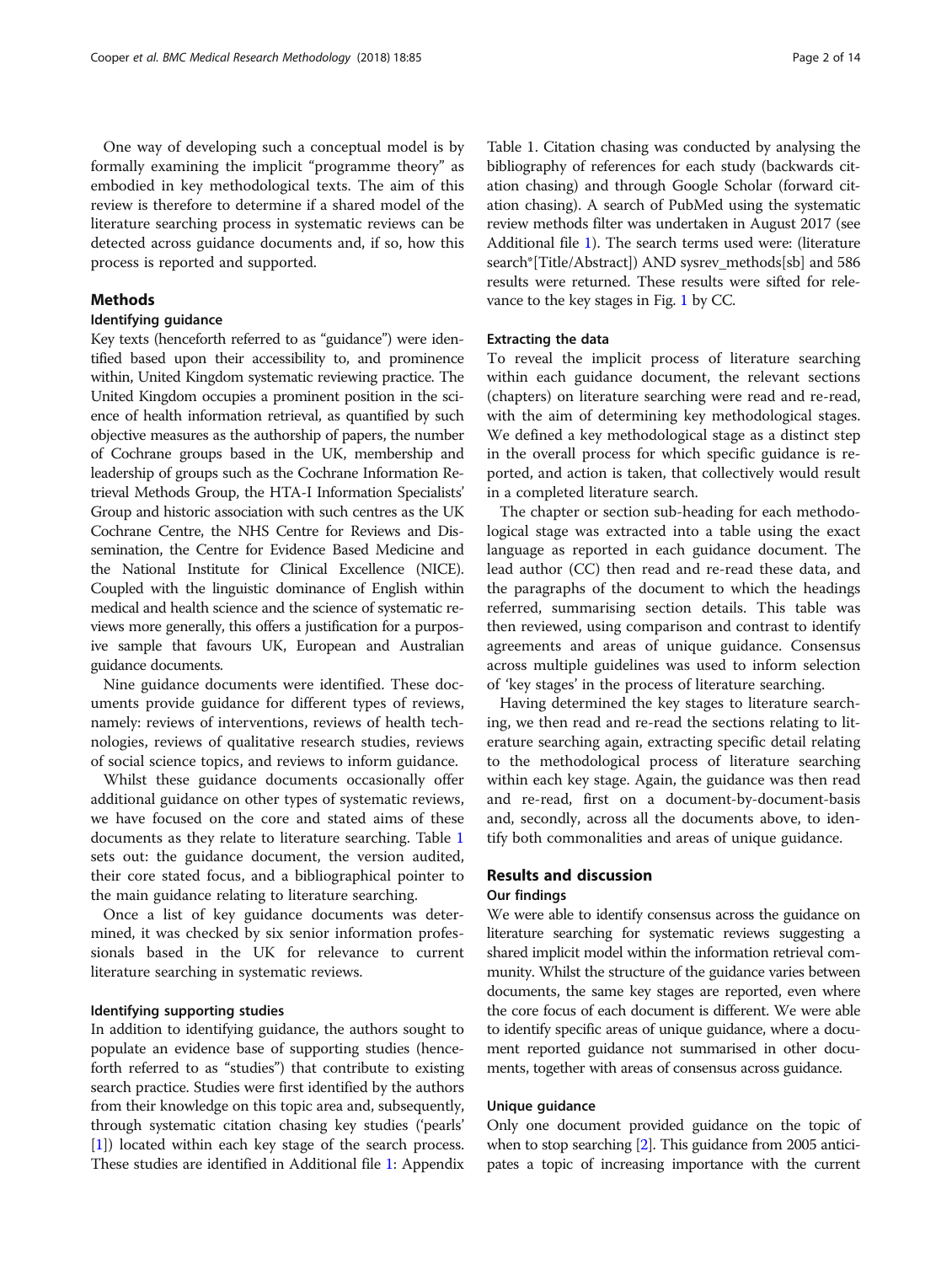| Table T Guidance documents addited for this ilterature review                                                                               |                                |                                                                 |                                                                                         |
|---------------------------------------------------------------------------------------------------------------------------------------------|--------------------------------|-----------------------------------------------------------------|-----------------------------------------------------------------------------------------|
| Guidance documents                                                                                                                          | Version: Year                  | Core focus                                                      | Where the guidance is reported                                                          |
| Systematic Reviews: CRD's guidance for<br>undertaking reviews in health care [6].                                                           | 2009                           | Systematic reviews of health care<br>interventions              | 1.3 Pages 16-22                                                                         |
| The Cochrane Handbook [9].                                                                                                                  | Version 5.1: June<br>2017      | Systematic reviews of interventions                             | Chapter 6: Searching for studies                                                        |
| Collaboration for environmental<br>evidence: Guidelines for systematic<br>reviews in environmental<br>management [10].                      | Version 4.2 March<br>2013      | Systematic reviews of environmental<br>evidence                 | Section "Other handbooks exist"<br>(pages 36-41)                                        |
| Joanna Briggs Institute Reviewers'<br>Manual [11].                                                                                          | 2014 edition                   | Systematic reviews of qualitative studies                       | Chapter 7 Information Retrieval<br>(pages 28-31)                                        |
| Institute for Quality and Efficiency in<br>Health Care (IQWiG): IQWiG [3].                                                                  | 2014                           | Systematic reviews of health care<br>interventions              | Chapter 7: Information retrieval                                                        |
| Systematic Reviews in the Social Sciences: 2006<br>A Practical Guide [2].                                                                   |                                | Systematic reviews of social science topics                     | Chapter 4. How to find the studies:<br>the literature search (pages 81-124)             |
| Process of information retrieval for<br>systematic reviews and health technology<br>assessments on clinical effectiveness.<br>Eunethta [7]. | Version 1.1<br>December 2016.  | Systematic reviews of health care<br>interventions              | Standalone guideline on literature<br>searching                                         |
| The Campbell Handbook: Searching for<br>studies: a quide to information retrieval<br>for Campbell systematic reviews [8].                   | Version 1.1. February<br>2017. | Systematic reviews of interventions in social<br>science topics | Standalone quideline on literature<br>searching                                         |
| Developing NICE guidelines: the<br>manual [4].                                                                                              | 2014                           | Systematic reviews to inform health care<br>quidelines          | Chapter 5. Identifying the evidence<br>literature searching and evidence<br>submission. |

<span id="page-2-0"></span>Table 1 Guidance documents audited for this literature review

interest in time-limited (i.e. "rapid") reviews. Quality assurance (or peer review) of literature searches was only covered in two guidance documents [\[3,](#page-10-0) [4\]](#page-10-0). This topic has emerged as increasingly important as indicated by the development of the PRESS instrument [\[5\]](#page-10-0). Text mining was discussed in four guidance documents [\[4,](#page-10-0) [6](#page-10-0)–[8\]](#page-10-0) where the automation of some manual review work may offer efficiencies in literature searching [[8](#page-10-0)].

# Agreement between guidance: Defining the key stages of literature searching

Where there was agreement on the process, we determined that this constituted a key stage in the process of literature searching to inform systematic reviews.

From the guidance, we determined eight key stages that relate specifically to literature searching in systematic reviews. These are summarised at Fig. 1. The data extraction table to inform Fig. 1 is reported in Table [2](#page-3-0). Table [2](#page-3-0) reports the areas of common agreement and it demonstrates that the language used to describe key

stages and processes varies significantly between guidance documents.

For each key stage, we set out the specific guidance, followed by discussion on how this guidance is situated within the wider literature.

# Key stage one: Deciding who should undertake the literature search

#### The *guidance*

Eight documents provided guidance on who should undertake literature searching in systematic reviews [\[2](#page-10-0), [4](#page-10-0), [6](#page-10-0)–[11](#page-10-0)]. The guidance affirms that people with relevant expertise of literature searching should 'ideally' be included within the review team [\[6\]](#page-10-0). Information specialists (or information scientists), librarians or trial search co-ordinators (TSCs) are indicated as appropriate researchers in six guidance documents [\[2](#page-10-0), [7](#page-10-0)–[11\]](#page-10-0).

#### How the guidance corresponds to the published studies

The guidance is consistent with studies that call for the involvement of information specialists and librarians in

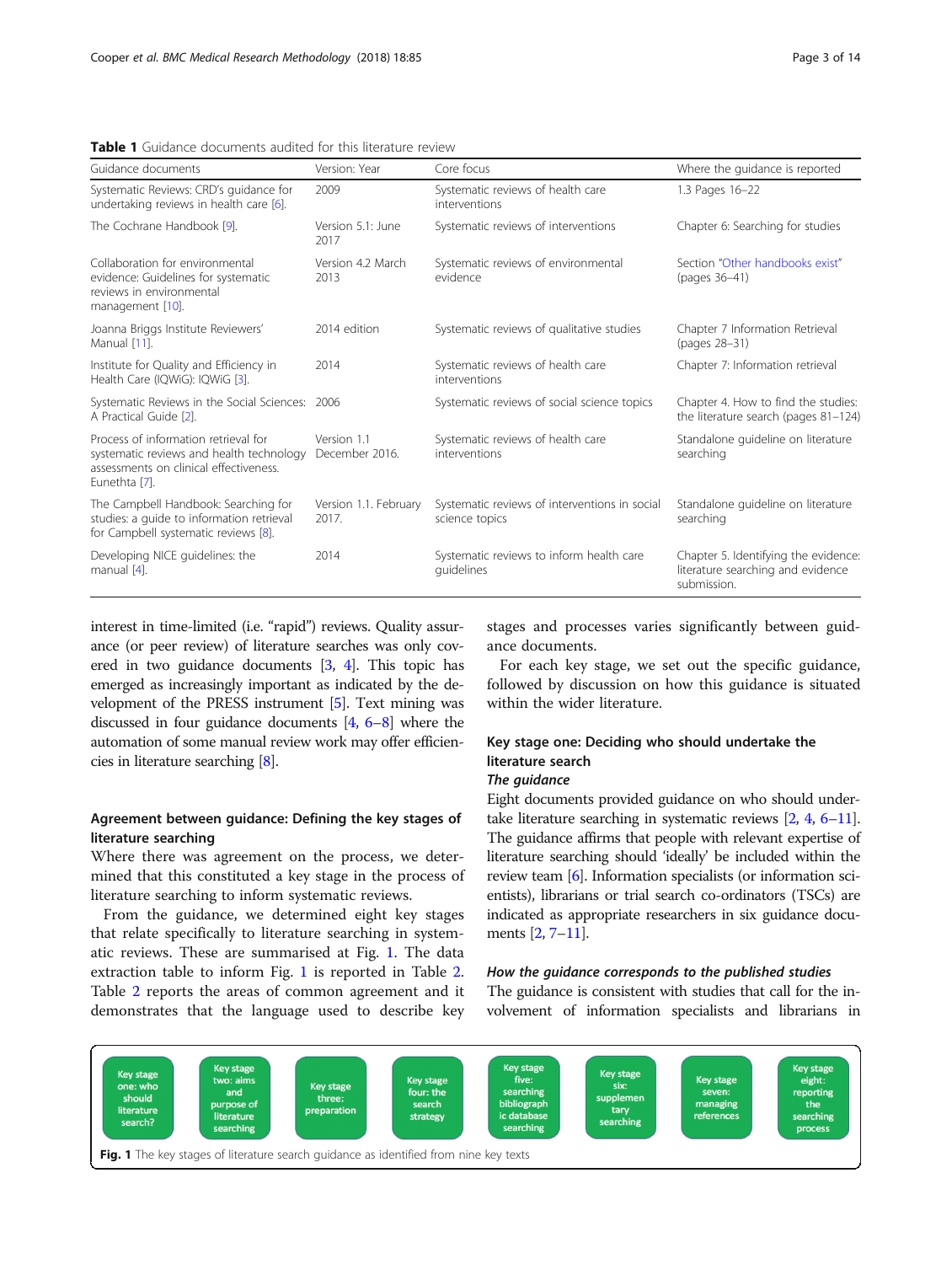<span id="page-3-0"></span>

|          |                                                        |                                                                          | Table 2 The order of literature search methods as presented in the guidance documents |                                                                  |                                                                                       |                                                                       |                                                      |                                                                                  |                                                                                                                                       |  |
|----------|--------------------------------------------------------|--------------------------------------------------------------------------|---------------------------------------------------------------------------------------|------------------------------------------------------------------|---------------------------------------------------------------------------------------|-----------------------------------------------------------------------|------------------------------------------------------|----------------------------------------------------------------------------------|---------------------------------------------------------------------------------------------------------------------------------------|--|
|          | Handbook<br>Step The CRD                               | The Cochrane<br>Handbook                                                 | Collaboration for<br>environmental<br>evidence                                        | Joanna Briggs<br>reviewers<br>Institute<br>manual                | <b>QWiG Methods</b><br>Resources                                                      | social sciences: a<br>practical guide<br>reviews in the<br>Systematic | Eunethta                                             | Handbook<br>Campbell                                                             | Developing NICE guidelines: the<br>manual                                                                                             |  |
|          | databases<br>electronic<br>Searching                   | bibliographic<br>databases<br>Searching                                  | Searching online<br>databases and<br>catalogues<br>literature                         | search strategies,<br>(development of<br>phase one)<br>Databases | for primary literature.<br>databases (1.search<br>2. search for SRs)<br>Bibliographic | Databases                                                             | Bibliographic<br>databases                           | subject databases.<br>Bibliographic<br>databases (1.<br>databases)<br>2. general | supplementary searching (second)<br>guidance distinguishes between<br>No list of search methods but<br>database searching (first) and |  |
|          | references lists<br>of relevant<br>Scanning<br>studies | Handsearching                                                            | organisations and<br>professional<br>websites of<br>Searching<br>networks             | searching (phase<br>Database<br>two)                             | Search in trial<br>registries                                                         | Grey literature                                                       | registries<br>Study                                  | meeting abstracts<br>proceedings and<br>Conference                               |                                                                                                                                       |  |
| $\infty$ | Handsearching<br>of key journals                       | proceedings<br>Conference<br>abstracts or                                | world-wide web<br>Searching the                                                       | reference lists<br>Review                                        | guideline databases<br>Clinical practice<br>and providers                             | going research<br>identifying on-                                     | Searching for<br>unpublished<br>documents<br>company | Existing review and<br>reference lists<br>publication                            |                                                                                                                                       |  |
|          | Searching trials<br>registers                          | Other reviews                                                            | bibliographies of<br>key articles/<br>Searching<br>eviews                             | Handsearching                                                    | manufacturers<br>Requests to                                                          | Theses                                                                | documents<br>Regulatory                              | Web searching                                                                    |                                                                                                                                       |  |
|          | manufactures<br>experts and<br>Contacting              | Web-searching                                                            | work in the area<br>individuals who<br>Contacting key                                 |                                                                  | Other data sources                                                                    | proceedings<br>Conference                                             | Queries to<br>authors                                | Unpublished<br>studies                                                           |                                                                                                                                       |  |
|          | Searching<br>resources<br>relevant<br>internet         | studies (inc. au-<br>and on-going<br>thor contact)<br><b>Jnpublished</b> | Citation searches<br>included papers<br>for key papers/                               |                                                                  |                                                                                       | searching<br>Citation                                                 | techniques                                           | Further search On-going studies                                                  |                                                                                                                                       |  |
|          | searching<br>Citation                                  |                                                                          |                                                                                       |                                                                  |                                                                                       | Searching the<br>web                                                  |                                                      | repositories<br>Institutional                                                    |                                                                                                                                       |  |
| $\infty$ | Using a project<br>website to<br>canvas for<br>studies |                                                                          |                                                                                       |                                                                  |                                                                                       | contact with<br>experts                                               |                                                      | handsearching                                                                    |                                                                                                                                       |  |
| ത        |                                                        |                                                                          |                                                                                       |                                                                  |                                                                                       | Trials registers                                                      |                                                      |                                                                                  |                                                                                                                                       |  |
|          |                                                        |                                                                          |                                                                                       |                                                                  |                                                                                       |                                                                       |                                                      |                                                                                  |                                                                                                                                       |  |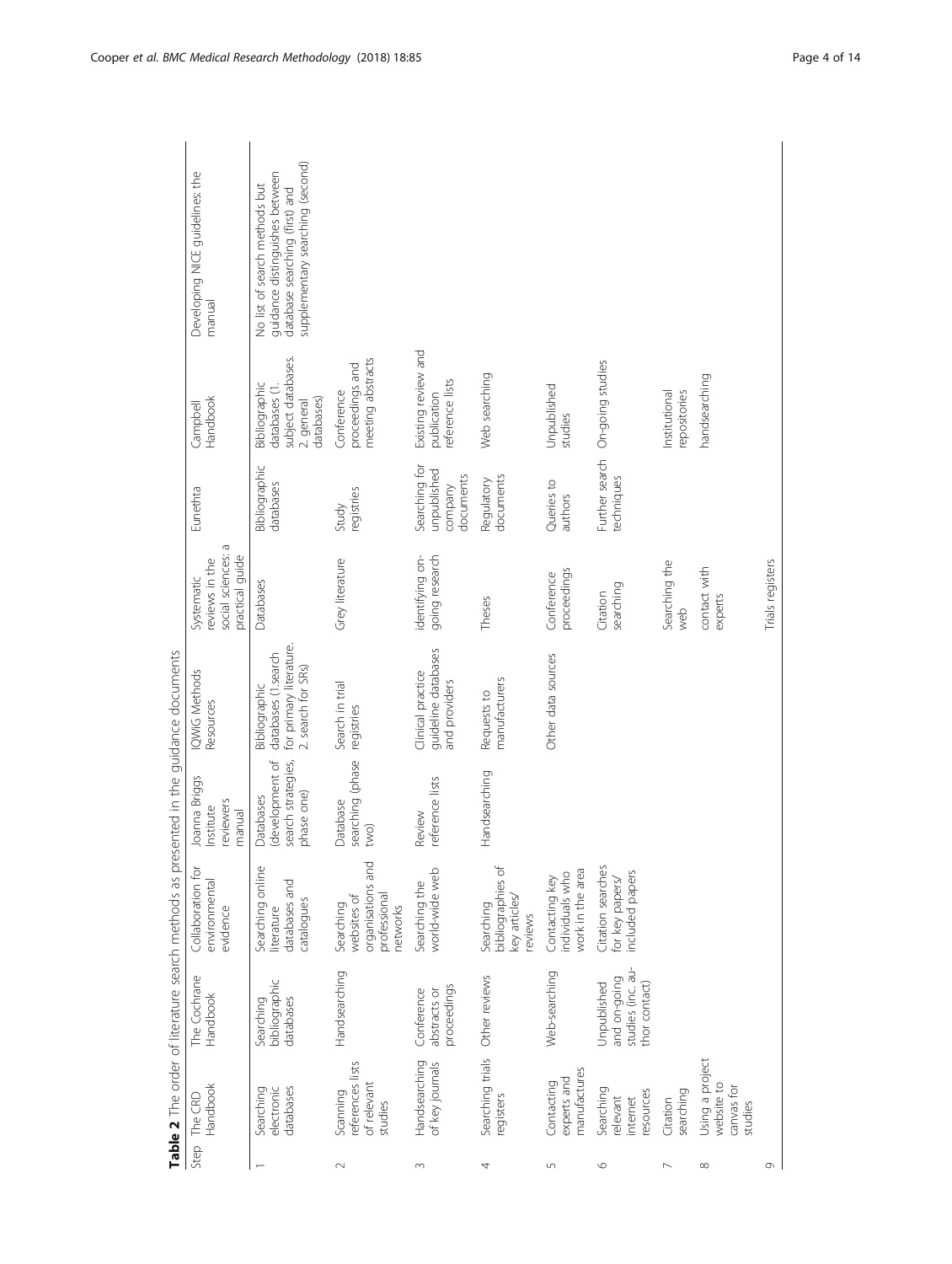systematic reviews [\[12](#page-10-0)–[26\]](#page-11-0) and which demonstrate how their training as 'expert searchers' and 'analysers and organisers of data' can be put to good use [[13\]](#page-10-0) in a variety of roles [[12](#page-10-0), [16,](#page-10-0) [20,](#page-10-0) [21](#page-10-0), [24](#page-11-0)–[26](#page-11-0)]. These arguments make sense in the context of the aims and purposes of literature searching in systematic reviews, explored below. The need for 'thorough' and 'replicable' literature searches was fundamental to the guidance and recurs in key stage two. Studies have found poor reporting, and a lack of replicable literature searches, to be a weakness in systematic reviews [\[17](#page-10-0), [18](#page-10-0), [27,](#page-11-0) [28](#page-11-0)] and they argue that involvement of information specialists/ librarians would be associated with better reporting and better quality literature searching. Indeed, Meert et al. [\[29](#page-11-0)] demonstrated that involving a librarian as a co-author to a systematic review correlated with a higher score in the literature searching component of a systematic review [\[29\]](#page-11-0). As 'new styles' of rapid and scoping reviews emerge, where decisions on how to search are more iterative and creative, a clear role is made here too [\[30\]](#page-11-0).

Knowing where to search for studies was noted as important in the guidance, with no agreement as to the appropriate number of databases to be searched [[2,](#page-10-0) [6](#page-10-0)]. Database (and resource selection more broadly) is acknowledged as a relevant key skill of information specialists and librarians [\[12,](#page-10-0) [15,](#page-10-0) [16,](#page-10-0) [31\]](#page-11-0).

Whilst arguments for including information specialists and librarians in the process of systematic review might be considered self-evident, Koffel and Rethlefsen [[31](#page-11-0)] have questioned if the necessary involvement is actually happening [\[31](#page-11-0)].

# Key stage two: Determining the aim and purpose of a literature search

# The *guidance*

The aim: Five of the nine guidance documents use adjectives such as 'thorough' 'comprehensive' 'transparent' and 'reproducible' to define the aim of literature searching [[6](#page-10-0)–[10](#page-10-0)]. Analogous phrases were present in a further three guidance documents, namely: 'to identify the best available evidence' [[4](#page-10-0)] or 'the aim of the literature search is not to retrieve everything. It is to retrieve everything of relevance' [\[2\]](#page-10-0) or 'A systematic literature search aims to identify all publications relevant to the particular research question' [[3](#page-10-0)]. The Joanna Briggs Institute reviewers' manual was the only guidance document where a clear statement on the aim of literature searching could not be identified. The purpose of literature searching was defined in three guidance documents, namely to minimise bias in the resultant review  $[6, 8, 10]$  $[6, 8, 10]$  $[6, 8, 10]$  $[6, 8, 10]$  $[6, 8, 10]$  $[6, 8, 10]$ . Accordingly, eight of nine documents clearly asserted that thorough and comprehensive literature searches are required as a potential mechanism for minimising bias.

How the guidance corresponds to the published studies The need for thorough and comprehensive literature

searches appears as uniform within the eight guidance documents that describe approaches to literature searching in systematic reviews of effectiveness. Reviews of effectiveness (of intervention or cost), accuracy and prognosis, require thorough and comprehensive literature searches to transparently produce a reliable estimate of intervention effect. The belief that all relevant studies have been 'comprehensively' identified, and that this process has been 'transparently' reported, increases confidence in the estimate of effect and the conclusions that can be drawn [[32](#page-11-0)]. The supporting literature exploring the need for comprehensive literature searches focuses almost exclusively on reviews of intervention effectiveness and meta-analysis. Different 'styles' of review may have different standards however; the alternative, offered by purposive sampling, has been suggested in the specific context of qualitative evidence syntheses [\[33\]](#page-11-0).

#### What is a comprehensive literature search?

Whilst the guidance calls for thorough and comprehensive literature searches, it lacks clarity on what constitutes a thorough and comprehensive literature search, beyond the implication that all of the literature search methods in Table [2](#page-3-0) should be used to identify studies. Egger et al. [[34](#page-11-0)], in an empirical study evaluating the importance of comprehensive literature searches for trials in systematic reviews, defined a comprehensive search for trials as:

- a search not restricted to English language;
- where Cochrane CENTRAL or at least two other electronic databases had been searched (such as MEDLINE or EMBASE); and
- at least one of the following search methods has been used to identify unpublished trials: searches for (I) conference abstracts, (ii) theses, (iii) trials registers; and (iv) contacts with experts in the field [[34\]](#page-11-0).

Tricco et al. (2008) used a similar threshold of bibliographic database searching AND a supplementary search method in a review when examining the risk of bias in systematic reviews. Their criteria were: one database (limited using the Cochrane Highly Sensitive Search Strategy (HSSS)) and handsearching [[35\]](#page-11-0).

Together with the guidance, this would suggest that comprehensive literature searching requires the use of BOTH bibliographic database searching AND supplementary search methods.

Comprehensiveness in literature searching, in the sense of how much searching should be undertaken, remains unclear. Egger et al. recommend that 'investigators should consider the type of literature search and degree of comprehension that is appropriate for the review in question, taking into account budget and time constraints' [\[34](#page-11-0)]. This view tallies with the Cochrane Handbook, which stipulates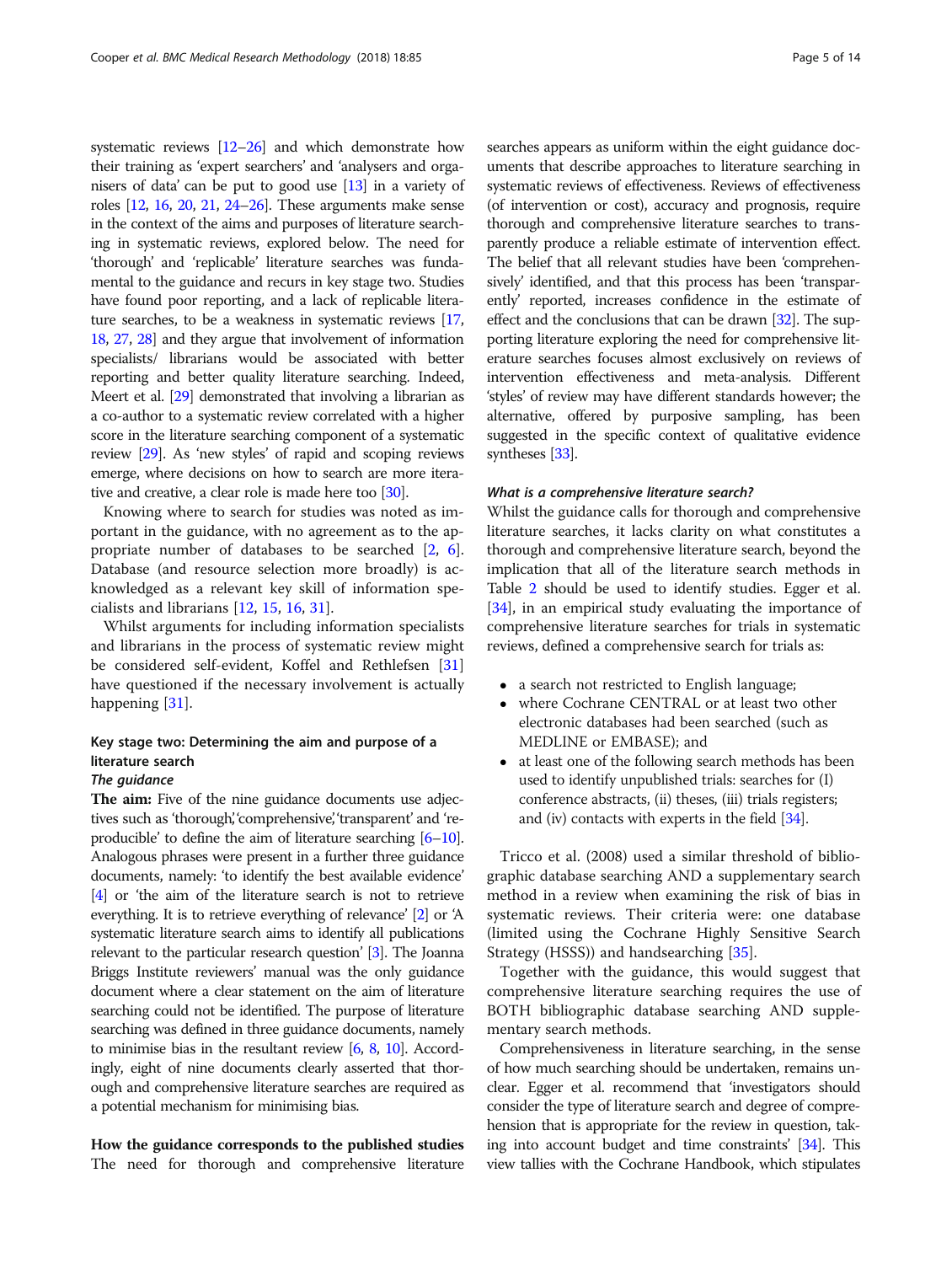clearly, that study identification should be undertaken 'within resource limits' [\[9\]](#page-10-0). This would suggest that the limitations to comprehension are recognised but it raises questions on how this is decided and reported [\[36](#page-11-0)].

What is the point of comprehensive literature searching?

The purpose of thorough and comprehensive literature searches is to avoid missing key studies and to minimize bias [[6,](#page-10-0) [8](#page-10-0), [10](#page-10-0), [34,](#page-11-0) [37](#page-11-0)–[39](#page-11-0)] since a systematic review based only on published (or easily accessible) studies may have an exaggerated effect size [\[35\]](#page-11-0). Felson (1992) sets out potential biases that could affect the estimate of effect in a meta-analysis [\[40\]](#page-11-0) and Tricco et al. summarize the evidence concerning bias and confounding in systematic reviews [\[35\]](#page-11-0). Egger et al. point to non-publication of studies, publication bias, language bias and MEDLINE bias, as key biases [\[34,](#page-11-0) [35,](#page-11-0) [40](#page-11-0)–[46\]](#page-11-0). Comprehensive searches are not the sole factor to mitigate these biases but their contribution is thought to be significant [\[2,](#page-10-0) [32,](#page-11-0) [34](#page-11-0)]. Fehrmann (2011) suggests that 'the search process being described in detail' and that, where standard comprehensive search techniques have been applied, increases confidence in the search results [[32](#page-11-0)].

Does comprehensive literature searching work? Egger et al., and other study authors, have demonstrated a change in the estimate of intervention effectiveness where relevant studies were excluded from meta-analysis [[34,](#page-11-0) [47\]](#page-11-0). This would suggest that missing studies in literature searching alters the reliability of effectiveness estimates. This is an argument for comprehensive literature searching. Conversely, Egger et al. found that 'comprehensive' searches still missed studies and that comprehensive searches could, in fact, introduce bias into a review rather than preventing it, through the identification of low quality studies then being included in the meta-analysis [\[34](#page-11-0)]. Studies query if identifying and including low quality or grey literature studies changes the estimate of effect  $[43, 48]$  $[43, 48]$  $[43, 48]$  $[43, 48]$  and question if time is better invested updating systematic reviews rather than searching for unpublished studies [\[49](#page-11-0)], or mapping studies for review as opposed to aiming for high sensitivity in literature searching [[50\]](#page-11-0).

Aim and purpose beyond reviews of effectiveness The need for comprehensive literature searches is less certain in reviews of qualitative studies, and for reviews where a comprehensive identification of studies is difficult to achieve (for example, in Public health) [\[33,](#page-11-0) [51](#page-11-0)–[55\]](#page-11-0). Literature searching for qualitative studies, and in public health topics, typically generates a greater number of studies to sift than in reviews of effectiveness [[39](#page-11-0)] and demonstrating the 'value' of studies identified or missed is harder [[56](#page-11-0)], since the study data do not typically support

meta-analysis. Nussbaumer-Streit et al. (2016) have registered a review protocol to assess whether abbreviated literature searches (as opposed to comprehensive literature searches) has an impact on conclusions across multiple bodies of evidence, not only on effect estimates [\[57\]](#page-11-0) which may develop this understanding. It may be that decision makers and users of systematic reviews are willing to trade the certainty from a comprehensive literature search and systematic review in exchange for different approaches to evidence synthesis [\[58](#page-11-0)], and that comprehensive literature searches are not necessarily a marker of literature search quality, as previously thought [\[36](#page-11-0)]. Different approaches to literature searching [\[37,](#page-11-0) [38,](#page-11-0) [59](#page-11-0)–[62\]](#page-11-0) and developing the concept of when to stop searching are important areas for further study [\[36,](#page-11-0) [59](#page-11-0)].

The study by Nussbaumer-Streit et al. has been published since the submission of this literature review [\[63](#page-11-0)]. Nussbaumer-Streit et al. (2018) conclude that abbreviated literature searches are viable options for rapid evidence syntheses, if decision-makers are willing to trade the certainty from a comprehensive literature search and systematic review, but that decision-making which demands detailed scrutiny should still be based on comprehensive literature searches [[63\]](#page-11-0).

# Key stage three: Preparing for the literature search The guidance

Six documents provided guidance on preparing for a literature search [[2](#page-10-0), [3,](#page-10-0) [6](#page-10-0), [7,](#page-10-0) [9](#page-10-0), [10\]](#page-10-0). The Cochrane Handbook clearly stated that Cochrane authors (i.e. researchers) should seek advice from a trial search co-ordinator (i.e. a person with specific skills in literature searching) 'before' starting a literature search [\[9](#page-10-0)].

Two key tasks were perceptible in preparing for a literature searching [[2](#page-10-0), [6,](#page-10-0) [7](#page-10-0), [10](#page-10-0), [11](#page-10-0)]. First, to determine if there are any existing or on-going reviews, or if a new review is justified [\[6,](#page-10-0) [11](#page-10-0)]; and, secondly, to develop an initial literature search strategy to estimate the volume of relevant literature (and quality of a small sample of relevant studies [[10](#page-10-0)]) and indicate the resources required for literature searching and the review of the studies that follows [\[7,](#page-10-0) [10\]](#page-10-0).

Three documents summarised guidance on where to search to determine if a new review was justified [\[2](#page-10-0), [6,](#page-10-0) [11](#page-10-0)]. These focused on searching databases of systematic reviews (The Cochrane Database of Systematic Reviews (CDSR) and the Database of Abstracts of Reviews of Effects (DARE)), institutional registries (including PROSPERO), and MEDLINE [\[6,](#page-10-0) [11](#page-10-0)]. It is worth noting, however, that as of 2015, DARE (and NHS EEDs) are no longer being updated and so the relevance of this (these) resource(s) will di-minish over-time [[64\]](#page-11-0). One guidance document, 'Systematic reviews in the Social Sciences', noted, however, that databases are not the only source of information and unpublished reports, conference proceeding and grey literature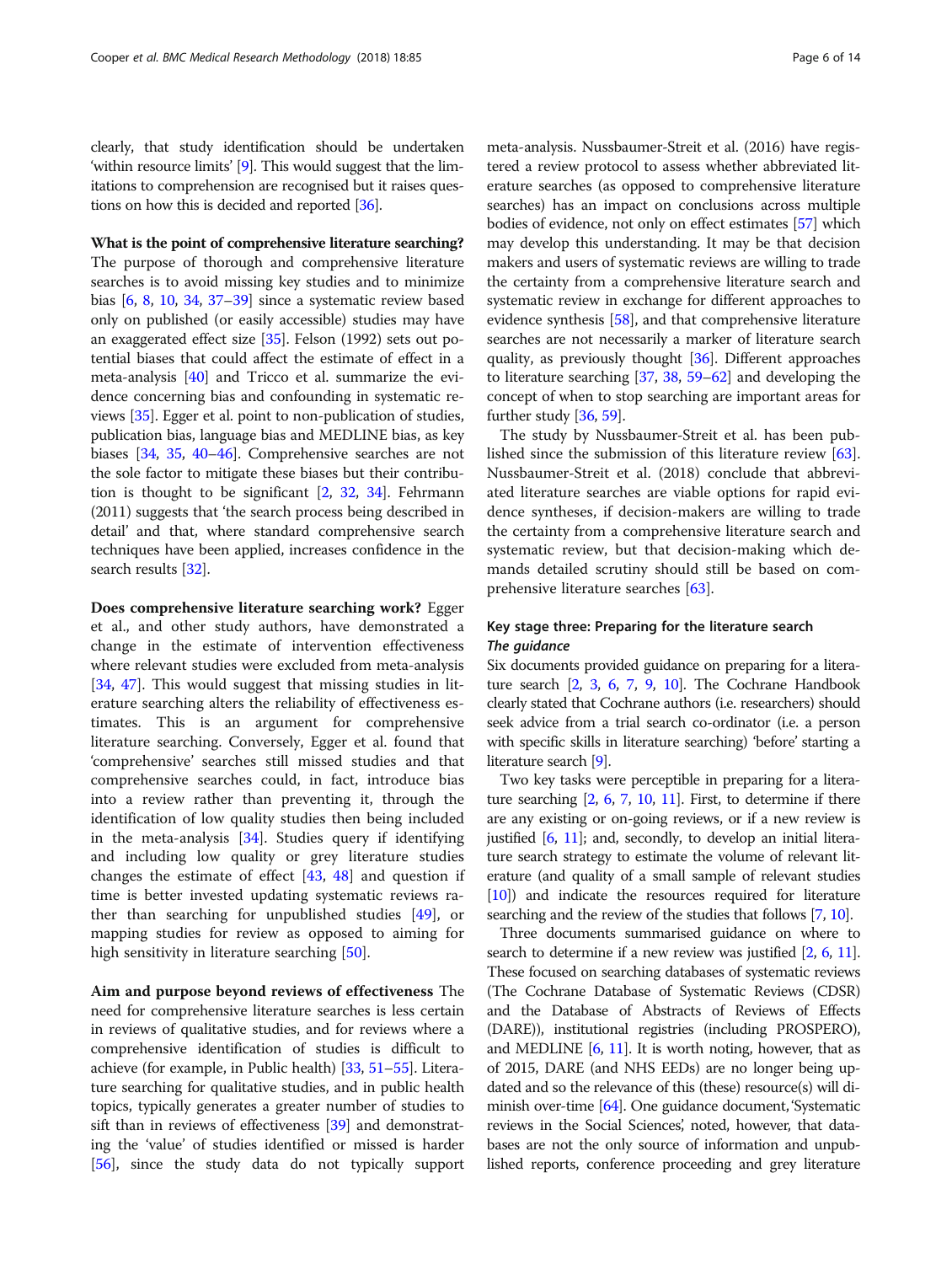may also be required, depending on the nature of the review question [\[2\]](#page-10-0).

Two documents reported clearly that this preparation (or 'scoping') exercise should be undertaken before the actual search strategy is developed [[7,](#page-10-0) [10\]](#page-10-0)).

#### How the guidance corresponds to the published studies

The guidance offers the best available source on preparing the literature search with the published studies not typically reporting how their scoping informed the development of their search strategies nor how their search approaches were developed. Text mining has been proposed as a technique to develop search strategies in the scoping stages of a review although this work is still exploratory [\[65](#page-11-0)]. 'Clustering documents' and word frequency analysis have also been tested to identify search terms and studies for review [\[66](#page-11-0), [67](#page-11-0)]. Preparing for literature searches and scoping constitutes an area for future research.

# Key stage four: Designing the search strategy The guidance

The Population, Intervention, Comparator, Outcome (PICO) structure was the commonly reported structure promoted to design a literature search strategy. Five documents suggested that the eligibility criteria or review question will determine which concepts of PICO will be populated to develop the search strategy [[1,](#page-10-0) [4,](#page-10-0) [7](#page-10-0)–[9\]](#page-10-0). The NICE handbook promoted multiple structures, namely PICO, SPICE (Setting, Perspective, Intervention, Comparison, Evaluation) and multi-stranded approaches [\[4](#page-10-0)].

With the exclusion of The Joanna Briggs Institute reviewers' manual, the guidance offered detail on selecting key search terms, synonyms, Boolean language, selecting database indexing terms and combining search terms. The CEE handbook suggested that 'search terms may be compiled with the help of the commissioning organisation and stakeholders' [[10](#page-10-0)].

The use of limits, such as language or date limits, were discussed in all documents [[2](#page-10-0)–[4](#page-10-0), [6](#page-10-0)–[11](#page-10-0)].

# How the guidance corresponds to the published studies Search strategy structure

The guidance typically relates to reviews of intervention effectiveness so PICO – with its focus on intervention and comparator - is the dominant model used to structure literature search strategies [[68](#page-11-0)]. PICOs – where the S denotes study design - is also commonly used in effectiveness reviews [\[6,](#page-10-0) [68](#page-11-0)]. As the NICE handbook notes, alternative models to structure literature search strategies have been developed and tested. Booth provides an overview on formulating questions for evidence based practice [\[69\]](#page-11-0) and has developed a number of alternatives to the PICO structure, namely: BeHEMoTh (Behaviour of interest; Health context; Exclusions; Models or Theories) for use when

systematically identifying theory [\[55](#page-11-0)]; SPICE (Setting, Perspective, Intervention, Comparison, Evaluation) for identification of social science and evaluation studies [[69](#page-11-0)] and, working with Cooke and colleagues, SPIDER (Sample, Phenomenon of Interest, Design, Evaluation, Research type) [[70](#page-11-0)]. SPIDER has been compared to PICO and PICOs in a study by Methley et al. [[68](#page-11-0)].

The NICE handbook also suggests the use of multi-stranded approaches to developing literature search strategies [[4\]](#page-10-0). Glanville developed this idea in a study by Whitting et al. [\[71](#page-12-0)] and a worked example of this approach is included in the development of a search filter by Cooper et al. [\[72\]](#page-12-0).

# Writing search strategies: Conceptual and objective approaches

Hausner et al. [\[73](#page-12-0)] provide guidance on writing literature search strategies, delineating between conceptually and objectively derived approaches. The conceptual approach, advocated by and explained in the guidance documents, relies on the expertise of the literature searcher to identify key search terms and then develop key terms to include synonyms and controlled syntax. Hausner and colleagues set out the objective approach [\[73](#page-12-0)] and de-scribe what may be done to validate it [[74\]](#page-12-0).

# The use of limits

The guidance documents offer direction on the use of limits within a literature search. Limits can be used to focus literature searching to specific study designs or by other markers (such as by date) which limits the number of studies returned by a literature search. The use of limits should be described and the implications explored [\[34\]](#page-11-0) since limiting literature searching can introduce bias (explored above). Craven et al. have suggested the use of a supporting narrative to explain decisions made in the process of developing literature searches and this advice would usefully capture decisions on the use of search limits [\[75\]](#page-12-0).

# Key stage five: Determining the process of literature searching and deciding where to search (bibliographic database searching)

# The guidance

Table [2](#page-3-0) summarises the process of literature searching as reported in each guidance document. Searching bibliographic databases was consistently reported as the 'first step' to literature searching in all nine guidance documents.

Three documents reported specific guidance on where to search, in each case specific to the type of review their guidance informed, and as a minimum requirement  $[4, 9, 11]$  $[4, 9, 11]$  $[4, 9, 11]$  $[4, 9, 11]$  $[4, 9, 11]$  $[4, 9, 11]$ . Seven of the key guidance documents suggest that the selection of bibliographic databases depends on the topic of review  $[2-4, 6-8, 6-8]$  $[2-4, 6-8, 6-8]$  $[2-4, 6-8, 6-8]$  $[2-4, 6-8, 6-8]$  $[2-4, 6-8, 6-8]$  $[2-4, 6-8, 6-8]$  $[2-4, 6-8, 6-8]$  $[2-4, 6-8, 6-8]$ [10\]](#page-10-0), with two documents noting the absence of an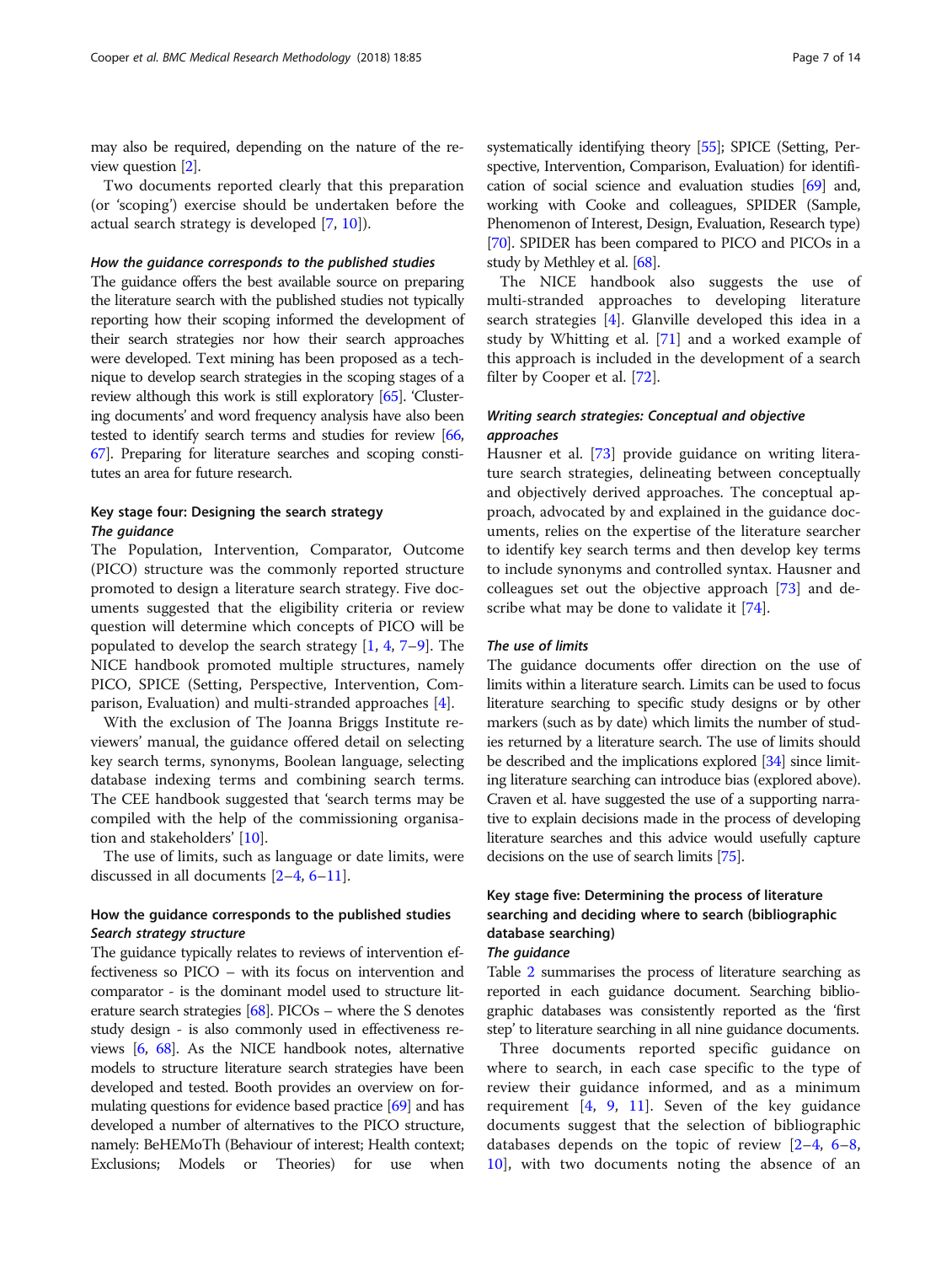agreed standard on what constitutes an acceptable number of databases searched [\[2](#page-10-0), [6](#page-10-0)].

#### How the guidance corresponds to the published studies

The guidance documents summarise 'how to' search bibliographic databases in detail and this guidance is further contextualised above in terms of developing the search strategy. The documents provide guidance of selecting bibliographic databases, in some cases stating acceptable minima (i.e. The Cochrane Handbook states Cochrane CENTRAL, MEDLINE and EMBASE), and in other cases simply listing bibliographic database available to search. Studies have explored the value in searching specific bibliographic databases, with Wright et al. (2015) noting the contribution of CINAHL in identifying qualitative studies [\[76](#page-12-0)], Beckles et al. (2013) questioning the contribution of CINAHL to identifying clinical studies for guideline development [\[77\]](#page-12-0), and Cooper et al. (2015) exploring the role of UK-focused bibliographic databases to identify UK-relevant studies [[78\]](#page-12-0). The host of the database (e.g. OVID or ProQuest) has been shown to alter the search returns offered. Younger and Boddy [[79](#page-12-0)] report differing search returns from the same database (AMED) but where the 'host' was different [[79\]](#page-12-0).

The average number of bibliographic database searched in systematic reviews has risen in the period 1994–2014 (from 1 to 4) [\[80](#page-12-0)] but there remains (as attested to by the guidance) no consensus on what constitutes an acceptable number of databases searched [[48](#page-11-0)]. This is perhaps because thinking about the number of databases searched is the wrong question, researchers should be focused on which databases were searched and why, and which databases were not searched and why. The discussion should re-orientate to the differential value of sources but researchers need to think about how to report this in studies to allow findings to be generalised. Bethel (2017) has proposed 'search summaries', completed by the literature searcher, to record where included studies were identified, whether from database (and which databases specifically) or supplementary search methods [[81](#page-12-0)]. Search summaries document both yield and accuracy of searches, which could prospectively inform resource use and decisions to search or not to search specific databases in topic areas. The prospective use of such data presupposes, however, that past searches are a potential predictor of future search performance (i.e. that each topic is to be considered representative and not unique). In offering a body of practice, this data would be of greater practicable use than current studies which are considered as little more than individual case studies [\[82](#page-12-0)–[90\]](#page-12-0).

When to database search is another question posed in the literature. Beyer et al. [\[91](#page-12-0)] report that databases can be prioritised for literature searching which, whilst not addressing the question of which databases to search,

may at least bring clarity as to which databases to search first [\[91](#page-12-0)]. Paradoxically, this links to studies that suggest PubMed should be searched in addition to MEDLINE (OVID interface) since this improves the currency of systematic reviews [\[92](#page-12-0), [93](#page-12-0)]. Cooper et al. (2017) have tested the idea of database searching not as a primary search method (as suggested in the guidance) but as a supplementary search method in order to manage the volume of studies identified for an environmental effectiveness systematic review. Their case study compared the effectiveness of database searching versus a protocol using supplementary search methods and found that the latter identified more relevant studies for review than searching bibliographic databases [\[94](#page-12-0)].

# Key stage six: Determining the process of literature searching and deciding where to search (supplementary search methods)

# The guidance

Table [2](#page-3-0) also summaries the process of literature searching which follows bibliographic database searching. As Table [2](#page-3-0) sets out, guidance that supplementary literature search methods should be used in systematic reviews recurs across documents, but the order in which these methods are used, and the extent to which they are used, varies. We noted inconsistency in the labelling of supplementary search methods between guidance documents.

#### How the guidance corresponds to the published studies

Rather than focus on the guidance on how to use the methods (which has been summarised in a recent review [[95\]](#page-12-0)), we focus on the aim or purpose of supplementary search methods.

The Cochrane Handbook reported that 'efforts' to identify unpublished studies should be made [\[9](#page-10-0)]. Four guidance documents [[2,](#page-10-0) [3](#page-10-0), [6,](#page-10-0) [9](#page-10-0)] acknowledged that searching beyond bibliographic databases was necessary since 'databases are not the only source of literature' [[2](#page-10-0)]. Only one document reported any guidance on determining when to use supplementary methods. The IQWiG handbook reported that the use of handsearching (in their example) could be determined on a 'case-by-case basis' which implies that the use of these methods is optional rather than mandatory. This is in contrast to the guidance (above) on bibliographic database searching.

The issue for supplementary search methods is similar in many ways to the issue of searching bibliographic databases: demonstrating value. The purpose and contribution of supplementary search methods in systematic reviews is increasingly acknowledged [\[37](#page-11-0), [61,](#page-11-0) [62,](#page-11-0) [96](#page-12-0)–[101](#page-12-0)] but understanding the value of the search methods to identify studies and data is unclear. In a recently published review, Cooper et al. (2017) reviewed the literature on supplementary search methods looking to determine the advantages,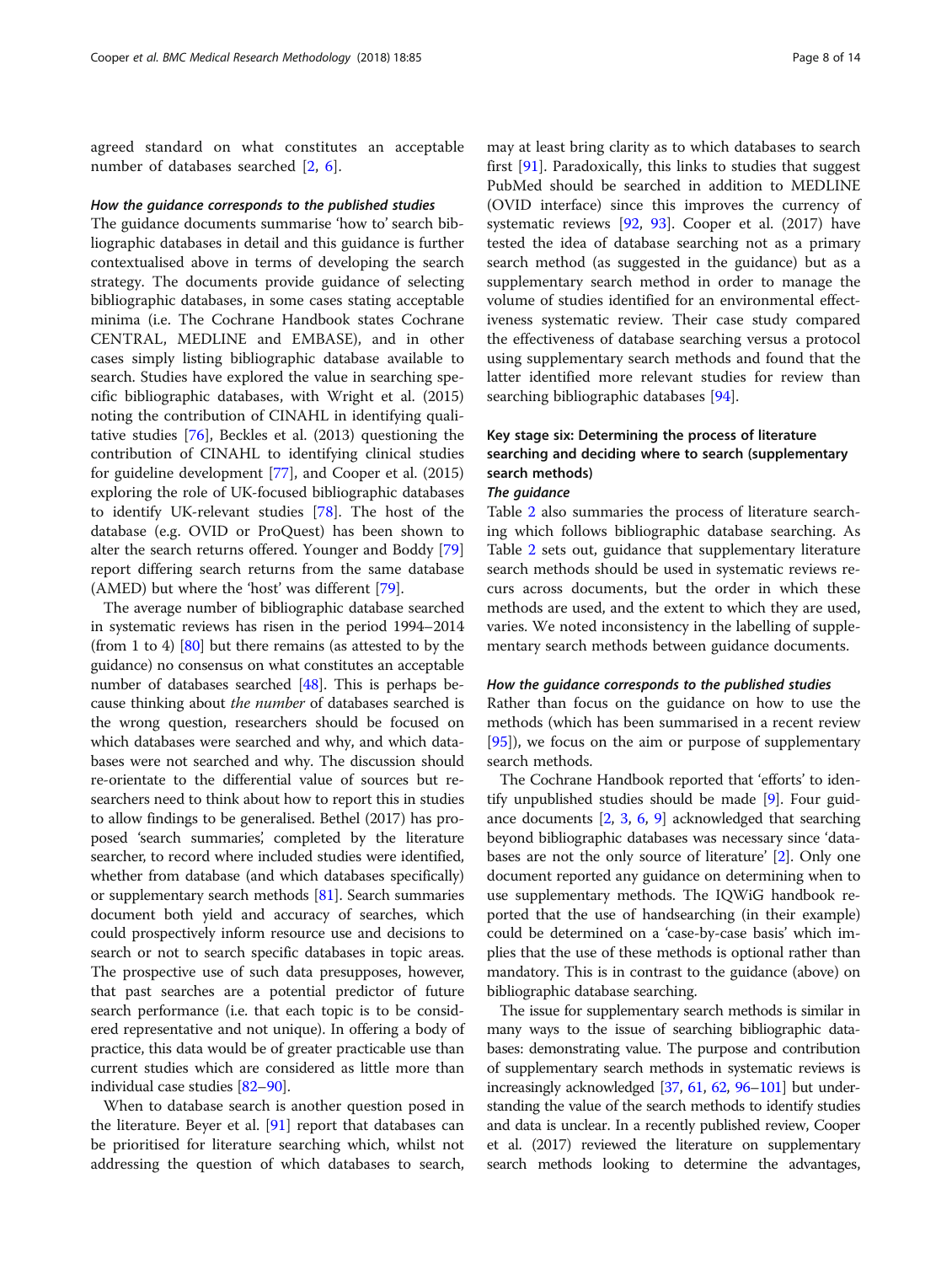disadvantages and resource implications of using supplementary search methods [[95](#page-12-0)]. This review also summarises the key guidance and empirical studies and seeks to address the question on when to use these search methods and when not to [\[95](#page-12-0)]. The guidance is limited in this regard and, as Table [2](#page-3-0) demonstrates, offers conflicting advice on the order of searching, and the extent to which these search methods should be used in systematic reviews.

# Key stage seven: Managing the references The guidance

Five of the documents provided guidance on managing references, for example downloading, de-duplicating and managing the output of literature searches [\[2](#page-10-0), [4](#page-10-0), [6](#page-10-0), [8](#page-10-0), [10](#page-10-0)]. This guidance typically itemised available bibliographic management tools rather than offering guidance on how to use them specifically [[2](#page-10-0), [4,](#page-10-0) [6,](#page-10-0) [8\]](#page-10-0). The CEE handbook provided guidance on importing data where no direct export option is available (e.g. web-searching) [\[10\]](#page-10-0).

#### How the guidance corresponds to the published studies

The literature on using bibliographic management tools is not large relative to the number of 'how to' videos on platforms such as YouTube (see for example  $[102]$ ). These YouTube videos confirm the overall lack of 'how to' guidance identified in this study and offer useful instruction on managing references. Bramer et al. set out methods for de-duplicating data and reviewing references in Endnote [[103](#page-12-0), [104\]](#page-12-0) and Gall tests the direct search function within Endnote to access databases such as PubMed, finding a number of limitations [\[105\]](#page-12-0). Coar et al. and Ahmed et al. consider the role of the free-source tool, Zotero [\[106](#page-12-0), [107](#page-12-0)]. Managing references is a key administrative function in the process of review particularly for documenting searches in PRISMA guidance.

# Key stage eight: Documenting the search The guidance

The Cochrane Handbook was the only guidance document to recommend a specific reporting guideline: Preferred Reporting Items for Systematic Reviews and Meta-Analyses (PRISMA) [\[9](#page-10-0)]. Six documents provided guidance on reporting the process of literature searching with specific criteria to report  $\begin{bmatrix} 3, 4, 6, 8-10 \end{bmatrix}$  $\begin{bmatrix} 3, 4, 6, 8-10 \end{bmatrix}$  $\begin{bmatrix} 3, 4, 6, 8-10 \end{bmatrix}$  $\begin{bmatrix} 3, 4, 6, 8-10 \end{bmatrix}$  $\begin{bmatrix} 3, 4, 6, 8-10 \end{bmatrix}$  $\begin{bmatrix} 3, 4, 6, 8-10 \end{bmatrix}$  $\begin{bmatrix} 3, 4, 6, 8-10 \end{bmatrix}$  $\begin{bmatrix} 3, 4, 6, 8-10 \end{bmatrix}$  $\begin{bmatrix} 3, 4, 6, 8-10 \end{bmatrix}$  $\begin{bmatrix} 3, 4, 6, 8-10 \end{bmatrix}$  $\begin{bmatrix} 3, 4, 6, 8-10 \end{bmatrix}$ . There was consensus on reporting: the databases searched (and the host searched by), the search strategies used, and any use of limits (e.g. date, language, search filters (The CRD handbook called for these limits to be justified  $[6]$  $[6]$ )). Three guidance documents reported that the number of studies identified should be recorded [[3](#page-10-0), [6,](#page-10-0) [10\]](#page-10-0). The number of duplicates identified  $[10]$  $[10]$  $[10]$ , the screening decisions  $[3]$  $[3]$ , a comprehensive list of grey literature sources searched (and full detail for other supplementary search methods) [[8](#page-10-0)],

and an annotation of search terms tested but not used [[4](#page-10-0)] were identified as unique items in four documents.

The Cochrane Handbook was the only guidance document to note that the full search strategies for each database should be included in the Additional file [1](#page-10-0) of the review [\[9\]](#page-10-0).

#### How the guidance corresponds to the published studies

All guidance documents should ultimately deliver completed systematic reviews that fulfil the requirements of the PRISMA reporting guidelines [\[108](#page-12-0)]. The guidance broadly requires the reporting of data that corresponds with the requirements of the PRISMA statement although documents typically ask for diverse and additional items [[108](#page-12-0)]. In 2008, Sampson et al. observed a lack of consensus on reporting search methods in systematic reviews [[109](#page-12-0)] and this remains the case as of 2017, as evidenced in the guidance documents, and in spite of the publication of the PRISMA guidelines in 2009  $[110]$  $[110]$ . It is unclear why the collective guidance does not more explicitly endorse adherence to the PRISMA guidance.

Reporting of literature searching is a key area in systematic reviews since it sets out clearly what was done and how the conclusions of the review can be believed [\[52](#page-11-0), [109\]](#page-12-0). Despite strong endorsement in the guidance documents, specifically supported in PRISMA guidance, and other related reporting standards too (such as ENTREQ for qualitative evidence synthesis, STROBE for reviews of observational studies), authors still highlight the prevalence of poor standards of literature search reporting [[31](#page-11-0), [110](#page-12-0)–[119\]](#page-13-0). To explore issues experienced by authors in reporting literature searches, and look at uptake of PRISMA, Radar et al. [\[120](#page-13-0)] surveyed over 260 review authors to determine common problems and their work summaries the practical aspects of reporting literature searching [[120\]](#page-13-0). Atkinson et al. [\[121](#page-13-0)] have also analysed reporting standards for literature searching, summarising recommendations and gaps for reporting search strategies [\[121\]](#page-13-0).

One area that is less well covered by the guidance, but nevertheless appears in this literature, is the quality appraisal or peer review of literature search strategies. The PRESS checklist is the most prominent and it aims to develop evidence-based guidelines to peer review of electronic search strategies [\[5](#page-10-0), [122,](#page-13-0) [123](#page-13-0)]. A corresponding guideline for documentation of supplementary search methods does not yet exist although this idea is currently being explored.

How the reporting of the literature searching process corresponds to critical appraisal tools is an area for further research. In the survey undertaken by Radar et al. (2014), 86% of survey respondents (153/178) identified a need for further guidance on what aspects of the literature search process to report [\[120](#page-13-0)]. The PRISMA statement offers a brief summary of what to report but little practical guidance on how to report it [[108\]](#page-12-0). Critical appraisal tools for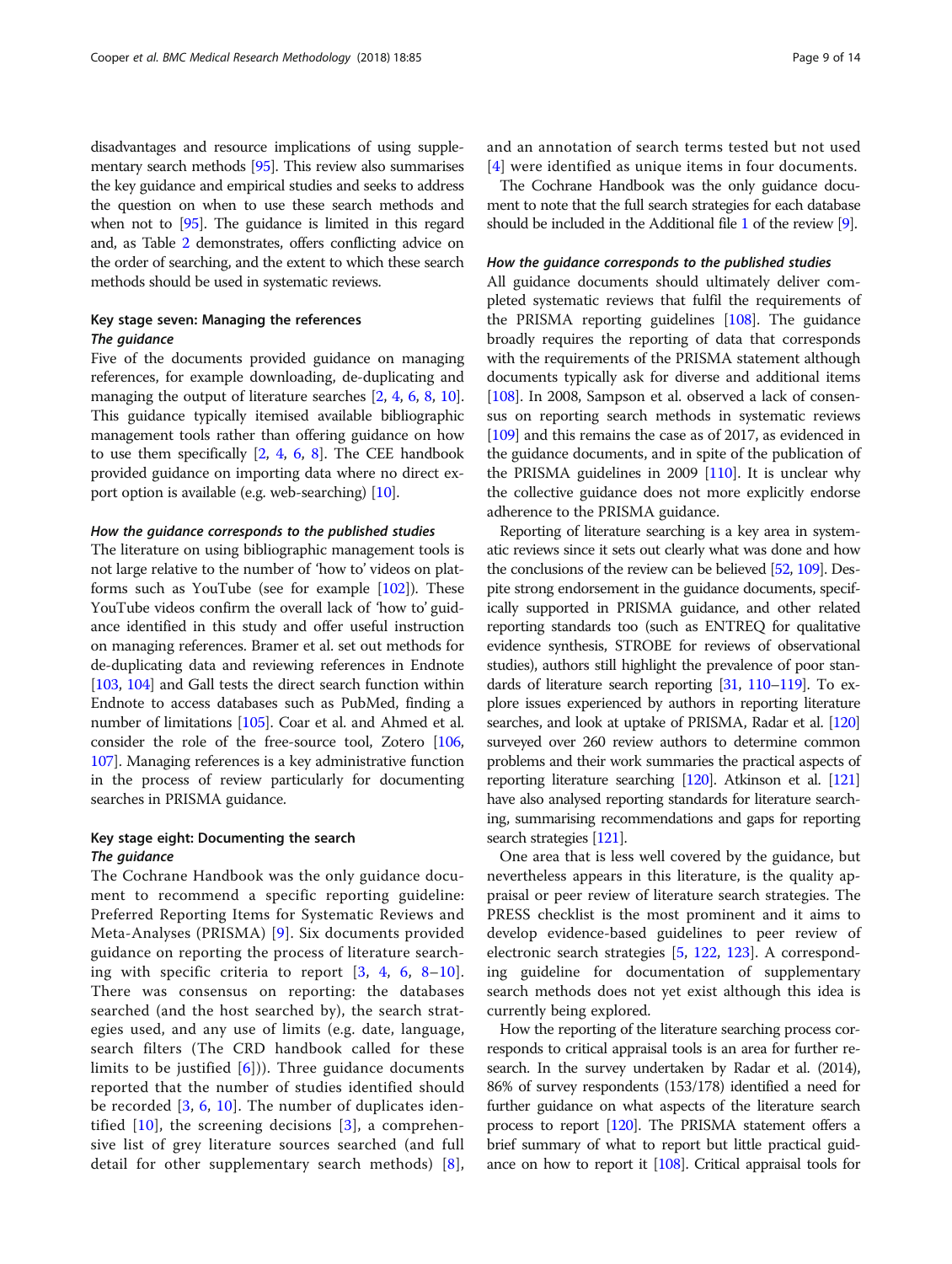<span id="page-9-0"></span>systematic reviews, such as AMSTAR 2 (Shea et al. [\[124](#page-13-0)]) and ROBIS (Whiting et al. [\[125](#page-13-0)]), can usefully be read alongside PRISMA guidance, since they offer greater detail on how the reporting of the literature search will be appraised and, therefore, they offer a proxy on what to report [[124,](#page-13-0) [125\]](#page-13-0). Further research in the form of a study which undertakes a comparison between PRISMA and quality appraisal checklists for systematic reviews would seem to begin addressing the call, identified by Radar et al., for further guidance on what to report [\[120\]](#page-13-0).

# Limitations

# Other handbooks exist

A potential limitation of this literature review is the focus on guidance produced in Europe (the UK specifically) and Australia. We justify the decision for our selection of the nine guidance documents reviewed in this literature review in section "[Identifying guidance](#page-1-0)". In brief, these nine guidance documents were selected as the most relevant health care guidance that inform UK systematic reviewing practice, given that the UK occupies a prominent position in the science of health information retrieval. We acknowledge the existence of other guidance documents, such as those from North America (e.g. the Agency for Healthcare Research and Quality (AHRQ) [\[126](#page-13-0)], The Institute of Medicine [[127\]](#page-13-0) and the guidance and resources produced by the Canadian Agency for Drugs and Technologies in Health (CADTH) [[128\]](#page-13-0)). We comment further on this directly below.

# The handbooks are potentially linked to one another

What is not clear is the extent to which the guidance documents inter-relate or provide guidance uniquely. The Cochrane Handbook, first published in 1994, is notably a key source of reference in guidance and systematic reviews beyond Cochrane reviews. It is not clear to what extent broadening the sample of guidance handbooks to include North American handbooks, and guidance handbooks from other relevant countries too, would alter the findings of this literature review or develop further support for the process model. Since we cannot be clear, we raise this as a potential limitation of this literature review. On our initial review of a sample of North American, and other, guidance documents (before selecting the guidance documents considered in this review), however, we do not consider that the inclusion of these further handbooks would alter significantly the findings of this literature review.

# This is a literature review

A further limitation of this review was that the review of published studies is not a systematic review of the evidence for each key stage. It is possible that other relevant studies could help contribute to the exploration and development of the key stages identified in this review.

### Conclusions

This literature review would appear to demonstrate the existence of a shared model of the literature searching process in systematic reviews. We call this model 'the conventional approach', since it appears to be common convention in nine different guidance documents.

The findings reported above reveal eight key stages in the process of literature searching for systematic reviews. These key stages are consistently reported in the nine guidance documents which suggests consensus on the key stages of literature searching, and therefore the process of literature searching as a whole, in systematic reviews.

In Table [2,](#page-3-0) we demonstrate consensus regarding the application of literature search methods. All guidance documents distinguish between primary and supplementary search methods. Bibliographic database searching is consistently the first method of literature searching referenced in each guidance document. Whilst the guidance uniformly supports the use of supplementary search methods, there is little evidence for a consistent process with diverse guidance across documents. This may reflect differences in the core focus across each document, linked to differences in identifying effectiveness studies or qualitative studies, for instance.

Eight of the nine guidance documents reported on the aims of literature searching. The shared understanding was that literature searching should be thorough and comprehensive in its aim and that this process should be reported transparently so that that it could be reproduced. Whilst only three documents explicitly link this understanding to minimising bias, it is clear that comprehensive literature searching is implicitly linked to 'not missing relevant studies' which is approximately the same point.

Defining the key stages in this review helps categorise the scholarship available, and it prioritises areas for development or further study. The supporting studies on preparing for literature searching (key stage three, 'preparation') were, for example, comparatively few, and yet this key stage represents a decisive moment in literature searching for systematic reviews. It is where search strategy structure is determined, search terms are chosen or discarded, and the resources to be searched are selected. Information specialists, librarians and researchers, are well placed to develop these and other areas within the key stages we identify.

This review calls for further research to determine the suitability of using the conventional approach. The publication dates of the guidance documents which underpin the conventional approach may raise questions as to whether the process which they each report remains valid for current systematic literature searching. In addition, it may be useful to test whether it is desirable to use the same process model of literature searching for qualitative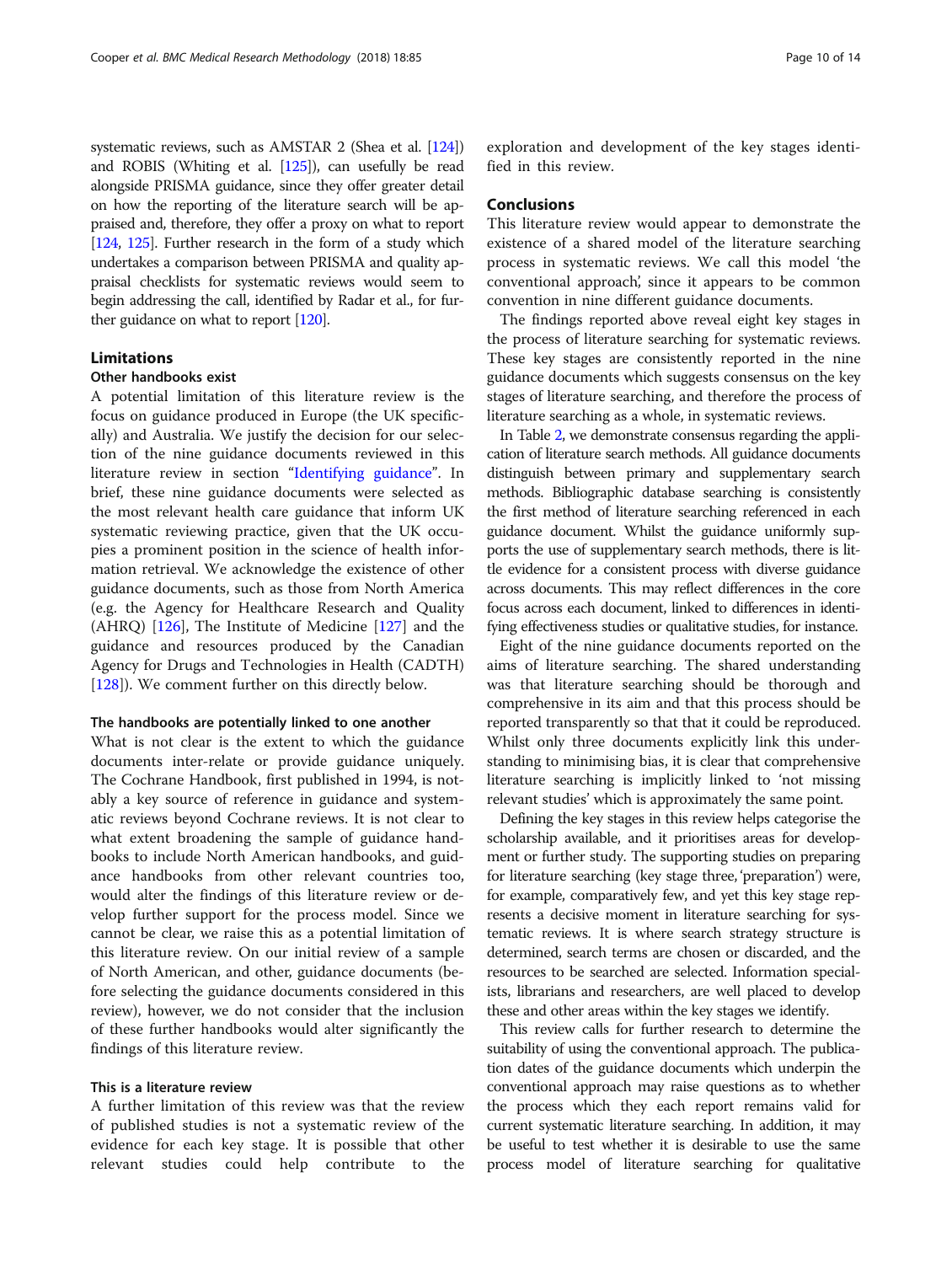<span id="page-10-0"></span>evidence synthesis as that for reviews of intervention effectiveness, which this literature review demonstrates is presently recommended best practice.

# Additional file

[Additional file 1:](https://doi.org/10.1186/s12874-018-0545-3) Appendix tables and PubMed search strategy. Key studies used for pearl growing per key stage, working data extraction tables and the PubMed search strategy. (DOCX 30 kb)

#### Abbreviations

BeHEMoTh: Behaviour of interest; Health context; Exclusions; Models or Theories; CDSR: Cochrane Database of Systematic Reviews; Cochrane CENTRAL: The Cochrane Central Register of Controlled Trials; DARE: Database of Abstracts of Reviews of Effects; ENTREQ: Enhancing transparency in reporting the synthesis of qualitative research; IQWiG: Institute for Quality and Efficiency in Healthcare; NICE: National Institute for Clinical Excellence; PICO: Population, Intervention, Comparator, Outcome; PRISMA: Preferred Reporting Items for Systematic Reviews and Meta-Analyses; SPICE: Setting, Perspective, Intervention, Comparison, Evaluation; SPIDER: Sample, Phenomenon of Interest, Design, Evaluation, Research type; STROBE: STrengthening the Reporting of OBservational studies in Epidemiology; TSC: Trial Search Co-ordinators

#### Acknowledgements

CC acknowledges the supervision offered by Professor Chris Hyde.

#### Funding

This publication forms a part of CC's PhD. CC's PhD was funded through the National Institute for Health Research (NIHR) Health Technology Assessment (HTA) Programme (Project Number 16/54/11). The open access fee for this publication was paid for by Exeter Medical School.

RG and NB were partially supported by the National Institute for Health Research (NIHR) Collaboration for Leadership in Applied Health Research and Care South West Peninsula.

The views expressed are those of the author(s) and not necessarily those of the NHS, the NIHR or the Department of Health.

#### Authors' contributions

CC conceived the idea for this study and wrote the first draft of the manuscript. CC discussed this publication in PhD supervision with AB and separately with JVC. CC revised the publication with input and comments from AB, JVC, RG and NB. All authors revised the manuscript prior to submission. All authors read and approved the final manuscript.

# Ethics approval and consent to participate

N/A.

#### Consent for publication

N/A.

#### Competing interests

The authors declare that they have no competing interests.

# Publisher's Note

Springer Nature remains neutral with regard to jurisdictional claims in published maps and institutional affiliations.

#### Author details

<sup>1</sup>Institute of Health Research, University of Exeter Medical School, Exeter, UK. 2 HEDS, School of Health and Related Research (ScHARR), University of Sheffield, Sheffield, UK. <sup>3</sup>Institute of Health Research, University of Exeter Medical School, Exeter, UK. <sup>4</sup>European Centre for Environment and Human Health, University of Exeter Medical School, Truro, UK.

#### Received: 20 September 2017 Accepted: 6 August 2018 Published online: 14 August 2018

#### References

- 1. Booth A. Unpacking your literature search toolbox: on search styles and tactics. Health Information & Libraries Journal. 2008;25(4):313–7.
- 2. Petticrew M, Roberts H. Systematic reviews in the social sciences: a practical guide. Oxford: Blackwell Publishing Ltd; 2006.
- 3. Institute for Quality and Efficiency in Health Care (IQWiG). IQWiG Methods Resources. 7 Information retrieval 2014 [Available from: https://www.ncbi. nlm.nih.gov/books/NBK385787/.
- 4. NICE: National Institute for Health and Care Excellence. Developing NICE guidelines: the manual 2014. Available from: https://www.nice.org.uk/ media/default/about/what-we-do/our-programmes/developing-niceguidelines-the-manual.pdf.
- 5. Sampson M. MJ, Lefebvre C, Moher D, Grimshaw J. Peer Review of Electronic Search Strategies: PRESS; 2008.
- 6. Centre for Reviews & Dissemination. Systematic reviews CRD's guidance for undertaking reviews in healthcare. York: Centre for Reviews and Dissemination, University of York; 2009.
- 7. eunetha: European Network for Health Technology Assesment Process of information retrieval for systematic reviews and health technology assessments on clinical effectiveness 2016. Available from: http://www. eunethta.eu/sites/default/files/Guideline\_Information\_Retrieval\_V1-1.pdf.
- 8. Kugley SWA, Thomas J, Mahood Q, Jørgensen AMK, Hammerstrøm K, Sathe N. Searching for studies: a guide to information retrieval for Campbell systematic reviews. Oslo: Campbell Collaboration. 2017; Available from: https://www.campbellcollaboration.org/library/searching-for-studiesinformation-retrieval-guide-campbell-reviews.html
- 9. Lefebvre C, Manheimer E, Glanville J. Chapter 6: searching for studies. In: JPT H, Green S, editors. Cochrane Handbook for Systematic Reviews of Interventions; 2011.
- 10. Collaboration for Environmental Evidence. Guidelines for Systematic Review and Evidence Synthesis in Environmental Management.: Environmental Evidence:; 2013. Available from: http://www.environmentalevidence.org/wpcontent/uploads/2017/01/Review-guidelines-version-4.2-final-update.pdf.
- 11. The Joanna Briggs Institute. Joanna Briggs institute reviewers' manual. 2014th ed: the Joanna Briggs institute; 2014. Available from: https:// joannabriggs.org/assets/docs/sumari/ReviewersManual-2014.pdf
- 12. Beverley CA, Booth A, Bath PA. The role of the information specialist in the systematic review process: a health information case study. Health Inf Libr J. 2003;20(2):65–74.
- 13. Harris MR. The librarian's roles in the systematic review process: a case study. Journal of the Medical Library Association. 2005;93(1):81–7.
- 14. Egger JB. Use of recommended search strategies in systematic reviews and the impact of librarian involvement: a cross-sectional survey of recent authors. PLoS One. 2015;10(5):e0125931.
- 15. Li L, Tian J, Tian H, Moher D, Liang F, Jiang T, et al. Network meta-analyses could be improved by searching more sources and by involving a librarian. J Clin Epidemiol. 2014;67(9):1001–7.
- 16. McGowan J, Sampson M. Systematic reviews need systematic searchers. J Med Libr Assoc. 2005;93(1):74–80.
- 17. Rethlefsen ML, Farrell AM, Osterhaus Trzasko LC, Brigham TJ. Librarian coauthors correlated with higher quality reported search strategies in general internal medicine systematic reviews. J Clin Epidemiol. 2015;68(6):617–26.
- 18. Weller AC. Mounting evidence that librarians are essential for comprehensive literature searches for meta-analyses and Cochrane reports. J Med Libr Assoc. 2004;92(2):163–4.
- 19. Swinkels A, Briddon J, Hall J. Two physiotherapists, one librarian and a systematic literature review: collaboration in action. Health Info Libr J. 2006; 23(4):248–56.
- 20. Foster M. An overview of the role of librarians in systematic reviews: from expert search to project manager. EAHIL. 2015;11(3):3–7.
- 21. Lawson L. OPERATING OUTSIDE LIBRARY WALLS 2004.
- 22. Vassar M, Yerokhin V, Sinnett PM, Weiher M, Muckelrath H, Carr B, et al. Database selection in systematic reviews: an insight through clinical neurology. Health Inf Libr J. 2017;34(2):156–64.
- 23. Townsend WA, Anderson PF, Ginier EC, MacEachern MP, Saylor KM, Shipman BL, et al. A competency framework for librarians involved in systematic reviews. Journal of the Medical Library Association : JMLA. 2017; 105(3):268–75.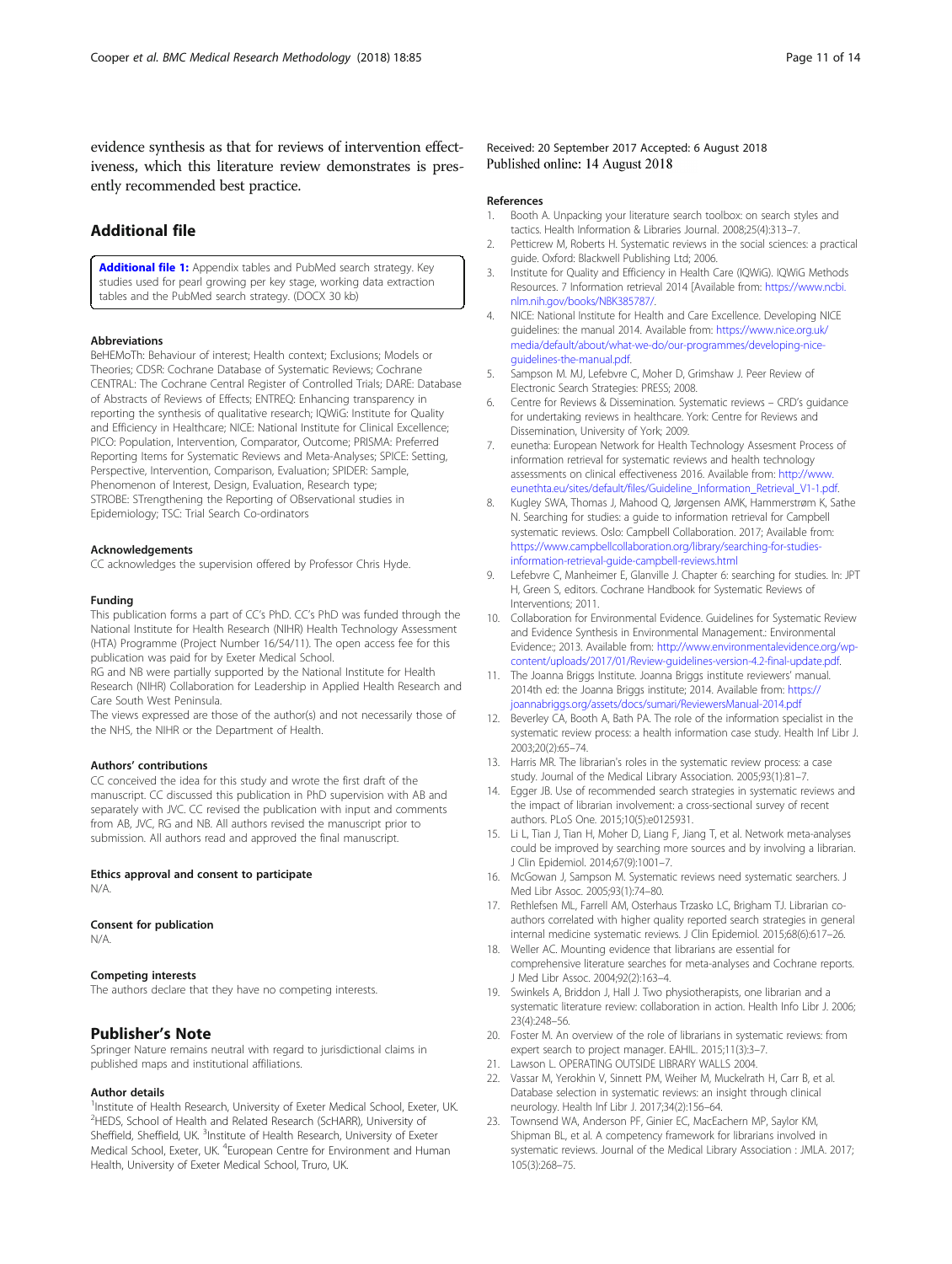- <span id="page-11-0"></span>24. Cooper ID, Crum JA. New activities and changing roles of health sciences librarians: a systematic review, 1990-2012. Journal of the Medical Library Association : JMLA. 2013;101(4):268–77.
- 25. Crum JA, Cooper ID. Emerging roles for biomedical librarians: a survey of current practice, challenges, and changes. Journal of the Medical Library Association : JMLA. 2013;101(4):278–86.
- 26. Dudden RF, Protzko SL. The systematic review team: contributions of the health sciences librarian. Med Ref Serv Q. 2011;30(3):301–15.
- 27. Golder S, Loke Y, McIntosh HM. Poor reporting and inadequate searches were apparent in systematic reviews of adverse effects. J Clin Epidemiol. 2008;61(5):440–8.
- 28. Maggio LA, Tannery NH, Kanter SL. Reproducibility of literature search reporting in medical education reviews. Academic medicine : journal of the Association of American Medical Colleges. 2011;86(8):1049–54.
- 29. Meert D, Torabi N, Costella J. Impact of librarians on reporting of the literature searching component of pediatric systematic reviews. Journal of the Medical Library Association : JMLA. 2016;104(4):267–77.
- 30. Morris M, Boruff JT, Gore GC. Scoping reviews: establishing the role of the librarian. Journal of the Medical Library Association : JMLA. 2016;104(4):346–54.
- 31. Koffel JB, Rethlefsen ML. Reproducibility of search strategies is poor in systematic reviews published in high-impact pediatrics, cardiology and surgery journals: a cross-sectional study. PLoS One. 2016;11(9):e0163309.
- 32. Fehrmann P, Thomas J. Comprehensive computer searches and reporting in systematic reviews. Research Synthesis Methods. 2011;2(1):15–32.
- 33. Booth A. Searching for qualitative research for inclusion in systematic reviews: a structured methodological review. Systematic Reviews. 2016;5(1):74.
- 34. Egger M, Juni P, Bartlett C, Holenstein F, Sterne J. How important are comprehensive literature searches and the assessment of trial quality in systematic reviews? Empirical study. Health technology assessment (Winchester, England). 2003;7(1):1–76.
- 35. Tricco AC, Tetzlaff J, Sampson M, Fergusson D, Cogo E, Horsley T, et al. Few systematic reviews exist documenting the extent of bias: a systematic review. J Clin Epidemiol. 2008;61(5):422–34.
- 36. Booth A. How much searching is enough? Comprehensive versus optimal retrieval for technology assessments. Int J Technol Assess Health Care. 2010; 26(4):431–5.
- 37. Papaioannou D, Sutton A, Carroll C, Booth A, Wong R. Literature searching for social science systematic reviews: consideration of a range of search techniques. Health Inf Libr J. 2010;27(2):114–22.
- 38. Petticrew M. Time to rethink the systematic review catechism? Moving from 'what works' to 'what happens'. Systematic Reviews. 2015;4(1):36.
- 39. Betrán AP, Say L, Gülmezoglu AM, Allen T, Hampson L. Effectiveness of different databases in identifying studies for systematic reviews: experience from the WHO systematic review of maternal morbidity and mortality. BMC Med Res Methodol. 2005;5
- 40. Felson DT. Bias in meta-analytic research. J Clin Epidemiol. 1992;45(8):885–92.
- 41. Franco A, Malhotra N, Simonovits G. Publication bias in the social sciences: unlocking the file drawer. Science. 2014;345(6203):1502–5.
- 42. Hartling L, Featherstone R, Nuspl M, Shave K, Dryden DM, Vandermeer B. Grey literature in systematic reviews: a cross-sectional study of the contribution of non-English reports, unpublished studies and dissertations to the results of meta-analyses in child-relevant reviews. BMC Med Res Methodol. 2017;17(1):64.
- 43. Schmucker CM, Blümle A, Schell LK, Schwarzer G, Oeller P, Cabrera L, et al. Systematic review finds that study data not published in full text articles have unclear impact on meta-analyses results in medical research. PLoS One. 2017;12(4):e0176210.
- 44. Egger M, Zellweger-Zahner T, Schneider M, Junker C, Lengeler C, Antes G. Language bias in randomised controlled trials published in English and German. Lancet (London, England). 1997;350(9074):326–9.
- 45. Moher D, Pham B, Lawson ML, Klassen TP. The inclusion of reports of randomised trials published in languages other than English in systematic reviews. Health technology assessment (Winchester, England). 2003;7(41):1–90.
- 46. Pham B, Klassen TP, Lawson ML, Moher D. Language of publication restrictions in systematic reviews gave different results depending on whether the intervention was conventional or complementary. J Clin Epidemiol. 2005;58(8):769–76.
- 47. Mills EJ, Kanters S, Thorlund K, Chaimani A, Veroniki A-A, Ioannidis JPA. The effects of excluding treatments from network meta-analyses: survey. BMJ : British Medical Journal. 2013;347
- 48. Hartling L, Featherstone R, Nuspl M, Shave K, Dryden DM, Vandermeer B. The contribution of databases to the results of systematic reviews: a crosssectional study. BMC Med Res Methodol. 2016;16(1):127.
- 49. van Driel ML, De Sutter A, De Maeseneer J, Christiaens T. Searching for unpublished trials in Cochrane reviews may not be worth the effort. J Clin Epidemiol. 2009;62(8):838–44.e3.
- 50. Buchberger B, Krabbe L, Lux B, Mattivi JT. Evidence mapping for decision making: feasibility versus accuracy - when to abandon high sensitivity in electronic searches. German medical science : GMS e-journal. 2016;14: Doc09.
- 51. Lorenc T, Pearson M, Jamal F, Cooper C, Garside R. The role of systematic reviews of qualitative evidence in evaluating interventions: a case study. Research Synthesis Methods. 2012;3(1):1–10.
- 52. Gough D. Weight of evidence: a framework for the appraisal of the quality and relevance of evidence. Res Pap Educ. 2007;22(2):213–28.
- 53. Barroso J, Gollop CJ, Sandelowski M, Meynell J, Pearce PF, Collins LJ. The challenges of searching for and retrieving qualitative studies. West J Nurs Res. 2003;25(2):153–78.
- 54. Britten N, Garside R, Pope C, Frost J, Cooper C. Asking more of qualitative synthesis: a response to Sally Thorne. Qual Health Res. 2017;27(9):1370–6.
- 55. Booth A, Carroll C. Systematic searching for theory to inform systematic reviews: is it feasible? Is it desirable? Health Info Libr J. 2015;32(3):220–35.
- 56. Kwon Y, Powelson SE, Wong H, Ghali WA, Conly JM. An assessment of the efficacy of searching in biomedical databases beyond MEDLINE in identifying studies for a systematic review on ward closures as an infection control intervention to control outbreaks. Syst Rev. 2014;3:135.
- 57. Nussbaumer-Streit B, Klerings I, Wagner G, Titscher V, Gartlehner G. Assessing the validity of abbreviated literature searches for rapid reviews: protocol of a non-inferiority and meta-epidemiologic study. Systematic Reviews. 2016;5:197.
- 58. Wagner G, Nussbaumer-Streit B, Greimel J, Ciapponi A, Gartlehner G. Trading certainty for speed - how much uncertainty are decisionmakers and guideline developers willing to accept when using rapid reviews: an international survey. BMC Med Res Methodol. 2017;17(1):121.
- 59. Ogilvie D, Hamilton V, Egan M, Petticrew M. Systematic reviews of health effects of social interventions: 1. Finding the evidence: how far should you go? J Epidemiol Community Health. 2005;59(9):804–8.
- 60. Royle P, Milne R. Literature searching for randomized controlled trials used in Cochrane reviews: rapid versus exhaustive searches. Int J Technol Assess Health Care. 2003;19(4):591–603.
- 61. Pearson M, Moxham T, Ashton K. Effectiveness of search strategies for qualitative research about barriers and facilitators of program delivery. Eval Health Prof. 2011;34(3):297–308.
- 62. Levay P, Raynor M, Tuvey D. The Contributions of MEDLINE, Other Bibliographic Databases and Various Search Techniques to NICE Public Health Guidance. 2015. 2015;10(1):19.
- 63. Nussbaumer-Streit B, Klerings I, Wagner G, Heise TL, Dobrescu AI, Armijo-Olivo S, et al. Abbreviated literature searches were viable alternatives to comprehensive searches: a meta-epidemiological study. J Clin Epidemiol. 2018;102:1–11.
- 64. Briscoe S, Cooper C, Glanville J, Lefebvre C. The loss of the NHS EED and DARE databases and the effect on evidence synthesis and evaluation. Res Synth Methods. 2017;8(3):256–7.
- Stansfield C, O'Mara-Eves A, Thomas J. Text mining for search term development in systematic reviewing: A discussion of some methods and challenges. Research Synthesis Methods.n/a-n/a.
- 66. Petrova M, Sutcliffe P, Fulford KW, Dale J. Search terms and a validated brief search filter to retrieve publications on health-related values in Medline: a word frequency analysis study. Journal of the American Medical Informatics Association : JAMIA. 2012;19(3):479–88.
- 67. Stansfield C, Thomas J, Kavanagh J. 'Clustering' documents automatically to support scoping reviews of research: a case study. Res Synth Methods. 2013; 4(3):230–41.
- 68. Methley AM, Campbell S, Chew-Graham C, McNally R, Cheraghi-Sohi S. PICO, PICOS and SPIDER: a comparison study of specificity and sensitivity in three search tools for qualitative systematic reviews. BMC Health Serv Res. 2014;14:579.
- 69. Andrew B. Clear and present questions: formulating questions for evidence based practice. Library Hi Tech. 2006;24(3):355–68.
- 70. Cooke A, Smith D, Booth A. Beyond PICO: the SPIDER tool for qualitative evidence synthesis. Qual Health Res. 2012;22(10):1435–43.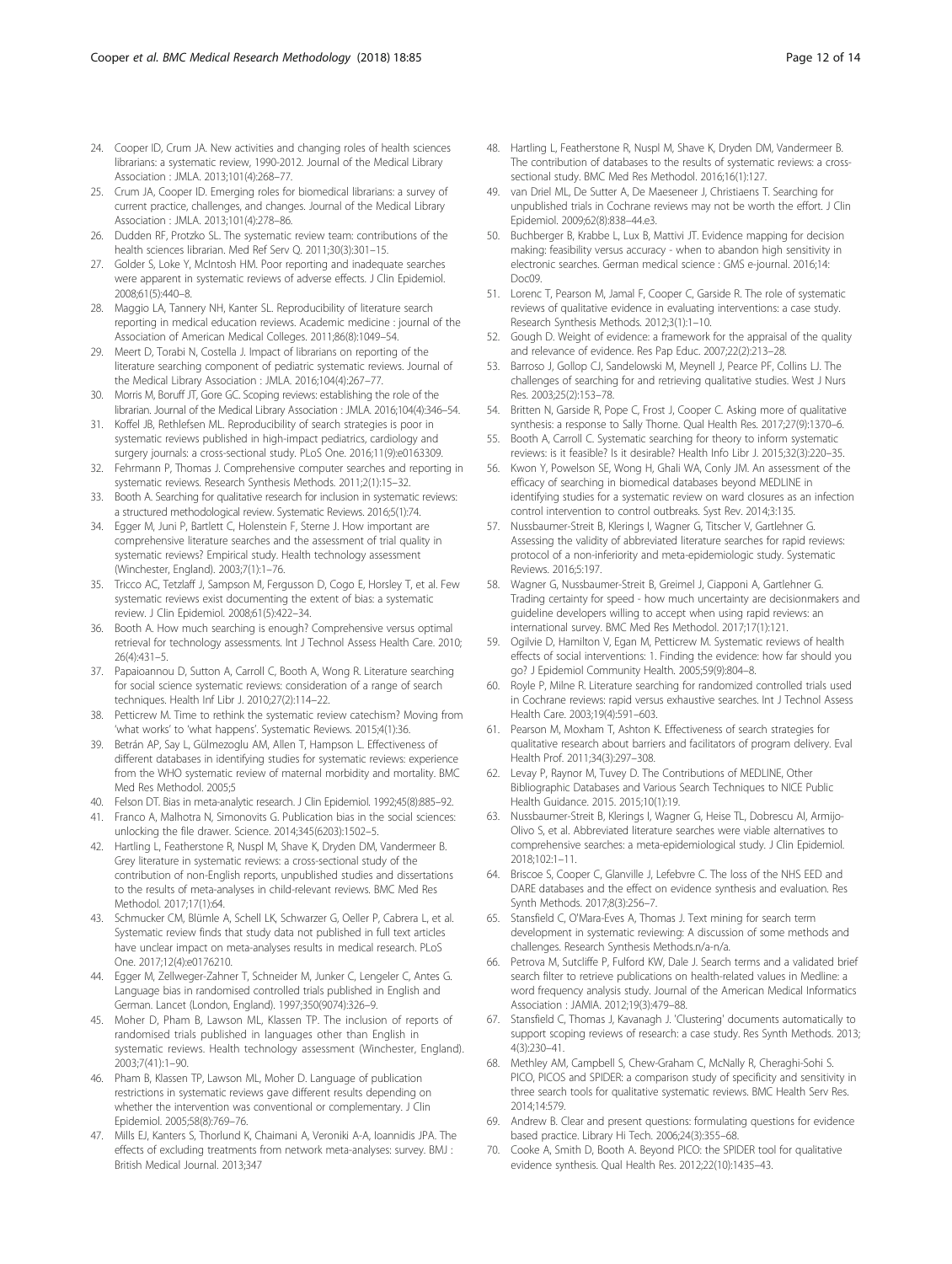- <span id="page-12-0"></span>71. Whiting P, Westwood M, Bojke L, Palmer S, Richardson G, Cooper J, et al. Clinical effectiveness and cost-effectiveness of tests for the diagnosis and investigation of urinary tract infection in children: a systematic review and economic model. Health technology assessment (Winchester, England). 2006; 10(36):iii-iv, xi-xiii, 1–154.
- 72. Cooper C, Levay P, Lorenc T, Craig GM. A population search filter for hardto-reach populations increased search efficiency for a systematic review. J Clin Epidemiol. 2014;67(5):554–9.
- 73. Hausner E, Waffenschmidt S, Kaiser T, Simon M. Routine development of objectively derived search strategies. Systematic Reviews. 2012;1(1):19.
- 74. Hausner E, Guddat C, Hermanns T, Lampert U, Waffenschmidt S. Prospective comparison of search strategies for systematic reviews: an objective approach yielded higher sensitivity than a conceptual one. J Clin Epidemiol. 2016;77:118–24.
- 75. Craven J, Levay P. Recording database searches for systematic reviews what is the value of adding a narrative to peer-review checklists? A case study of nice interventional procedures guidance. Evid Based Libr Inf Pract. 2011;6(4):72–87.
- 76. Wright K, Golder S, Lewis-Light K. What value is the CINAHL database when searching for systematic reviews of qualitative studies? Syst Rev. 2015;4:104.
- 77. Beckles Z, Glover S, Ashe J, Stockton S, Boynton J, Lai R, et al. Searching CINAHL did not add value to clinical questions posed in NICE guidelines. J Clin Epidemiol. 2013;66(9):1051–7.
- 78. Cooper C, Rogers M, Bethel A, Briscoe S, Lowe J. A mapping review of the literature on UK-focused health and social care databases. Health Inf Libr J. 2015;32(1):5–22.
- 79. Younger P, Boddy K. When is a search not a search? A comparison of searching the AMED complementary health database via EBSCOhost, OVID and DIALOG. Health Inf Libr J. 2009;26(2):126–35.
- 80. Lam MT, McDiarmid M. Increasing number of databases searched in systematic reviews and meta-analyses between 1994 and 2014. Journal of the Medical Library Association : JMLA. 2016;104(4):284–9.
- 81. Bethel A, editor Search summary tables for systematic reviews: results and findings. HLC Conference 2017a.
- 82. Aagaard T, Lund H, Juhl C. Optimizing literature search in systematic reviews - are MEDLINE, EMBASE and CENTRAL enough for identifying effect studies within the area of musculoskeletal disorders? BMC Med Res Methodol. 2016;16(1):161.
- 83. Adams CE, Frederick K. An investigation of the adequacy of MEDLINE searches for randomized controlled trials (RCTs) of the effects of mental health care. Psychol Med. 1994;24(3):741–8.
- 84. Kelly L, St Pierre-Hansen N. So many databases, such little clarity: searching the literature for the topic aboriginal. Canadian family physician Medecin de famille canadien. 2008;54(11):1572–3.
- 85. Lawrence DW. What is lost when searching only one literature database for articles relevant to injury prevention and safety promotion? Injury Prevention. 2008;14(6):401–4.
- 86. Lemeshow AR, Blum RE, Berlin JA, Stoto MA, Colditz GA. Searching one or two databases was insufficient for meta-analysis of observational studies. J Clin Epidemiol. 2005;58(9):867–73.
- 87. Sampson M, Barrowman NJ, Moher D, Klassen TP, Pham B, Platt R, et al. Should meta-analysts search Embase in addition to Medline? J Clin Epidemiol. 2003;56(10):943–55.
- 88. Stevinson C, Lawlor DA. Searching multiple databases for systematic reviews: added value or diminishing returns? Complementary Therapies in Medicine. 2004;12(4):228–32.
- 89. Suarez-Almazor ME, Belseck E, Homik J, Dorgan M, Ramos-Remus C. Identifying clinical trials in the medical literature with electronic databases: MEDLINE alone is not enough. Control Clin Trials. 2000;21(5):476–87.
- 90. Taylor B, Wylie E, Dempster M, Donnelly M. Systematically retrieving research: a case study evaluating seven databases. Res Soc Work Pract. 2007; 17(6):697–706.
- 91. Beyer FR, Wright K. Can we prioritise which databases to search? A case study using a systematic review of frozen shoulder management. Health Info Libr J. 2013;30(1):49–58.
- 92. Duffy S, de Kock S, Misso K, Noake C, Ross J, Stirk L. Supplementary searches of PubMed to improve currency of MEDLINE and MEDLINE in-process searches via Ovid. Journal of the Medical Library Association : JMLA. 2016;104(4):309–12.
- 93. Katchamart W, Faulkner A, Feldman B, Tomlinson G, Bombardier C. PubMed had a higher sensitivity than Ovid-MEDLINE in the search for systematic reviews. J Clin Epidemiol. 2011;64(7):805–7.
- 94. Cooper C, Lovell R, Husk K, Booth A, Garside R. Supplementary search methods were more effective and offered better value than bibliographic

database searching: a case study from public health and environmental enhancement (in Press). Research Synthesis Methods. 2017;

- 95. Cooper C, Booth, A., Britten, N., Garside, R. A comparison of results of empirical studies of supplementary search techniques and recommendations in review methodology handbooks: A methodological review. (In Press). BMC Systematic Reviews. 2017.
- 96. Greenhalgh T, Peacock R. Effectiveness and efficiency of search methods in systematic reviews of complex evidence: audit of primary sources. BMJ (Clinical research ed). 2005;331(7524):1064–5.
- 97. Hinde S, Spackman E. Bidirectional citation searching to completion: an exploration of literature searching methods. PharmacoEconomics. 2015; 33(1):5–11.
- 98. Levay P, Ainsworth N, Kettle R, Morgan A. Identifying evidence for public health guidance: a comparison of citation searching with web of science and Google scholar. Res Synth Methods. 2016;7(1):34–45.
- 99. McManus RJ, Wilson S, Delaney BC, Fitzmaurice DA, Hyde CJ, Tobias RS, et al. Review of the usefulness of contacting other experts when conducting a literature search for systematic reviews. BMJ (Clinical research ed). 1998; 317(7172):1562–3.
- 100. Westphal A, Kriston L, Holzel LP, Harter M, von Wolff A. Efficiency and contribution of strategies for finding randomized controlled trials: a case study from a systematic review on therapeutic interventions of chronic depression. Journal of public health research. 2014;3(2):177.
- 101. Matthews EJ, Edwards AG, Barker J, Bloor M, Covey J, Hood K, et al. Efficient literature searching in diffuse topics: lessons from a systematic review of research on communicating risk to patients in primary care. Health Libr Rev. 1999;16(2):112–20.
- 102. Bethel A. Endnote Training (YouTube Videos) 2017b [Available from: http:// medicine.exeter.ac.uk/esmi/workstreams/informationscience/is\_resources,\_ guidance\_&\_advice/.
- 103. Bramer WM, Giustini D, de Jonge GB, Holland L, Bekhuis T. De-duplication of database search results for systematic reviews in EndNote. Journal of the Medical Library Association : JMLA. 2016;104(3):240–3.
- 104. Bramer WM, Milic J, Mast F. Reviewing retrieved references for inclusion in systematic reviews using EndNote. Journal of the Medical Library Association : JMLA. 2017;105(1):84–7.
- 105. Gall C, Brahmi FA. Retrieval comparison of EndNote to search MEDLINE (Ovid and PubMed) versus searching them directly. Medical reference services quarterly. 2004;23(3):25–32.
- 106. Ahmed KK, Al Dhubaib BE. Zotero: a bibliographic assistant to researcher. J Pharmacol Pharmacother. 2011;2(4):303–5.
- 107. Coar JT, Sewell JP. Zotero: harnessing the power of a personal bibliographic manager. Nurse Educ. 2010;35(5):205–7.
- 108. Moher D, Liberati A, Tetzlaff J, Altman DG, The PG. Preferred reporting items for systematic reviews and meta-analyses: the PRISMA statement. PLoS Med. 2009;6(7):e1000097.
- 109. Sampson M, McGowan J, Tetzlaff J, Cogo E, Moher D. No consensus exists on search reporting methods for systematic reviews. J Clin Epidemiol. 2008; 61(8):748–54.
- 110. Toews LC. Compliance of systematic reviews in veterinary journals with preferred reporting items for systematic reviews and meta-analysis (PRISMA) literature search reporting guidelines. Journal of the Medical Library Association : JMLA. 2017;105(3):233–9.
- 111. Booth A. "brimful of STARLITE": toward standards for reporting literature searches. Journal of the Medical Library Association : JMLA. 2006;94(4):421– 9. e205
- 112. Faggion CM Jr, Wu YC, Tu YK, Wasiak J. Quality of search strategies reported in systematic reviews published in stereotactic radiosurgery. Br J Radiol. 2016;89(1062):20150878.
- 113. Mullins MM, DeLuca JB, Crepaz N, Lyles CM. Reporting quality of search methods in systematic reviews of HIV behavioral interventions (2000–2010): are the searches clearly explained, systematic and reproducible? Research Synthesis Methods. 2014;5(2):116–30.
- 114. Yoshii A, Plaut DA, McGraw KA, Anderson MJ, Wellik KE. Analysis of the reporting of search strategies in Cochrane systematic reviews. Journal of the Medical Library Association : JMLA. 2009;97(1):21–9.
- 115. Bigna JJ, Um LN, Nansseu JR. A comparison of quality of abstracts of systematic reviews including meta-analysis of randomized controlled trials in high-impact general medicine journals before and after the publication of PRISMA extension for abstracts: a systematic review and meta-analysis. Syst Rev. 2016;5(1):174.